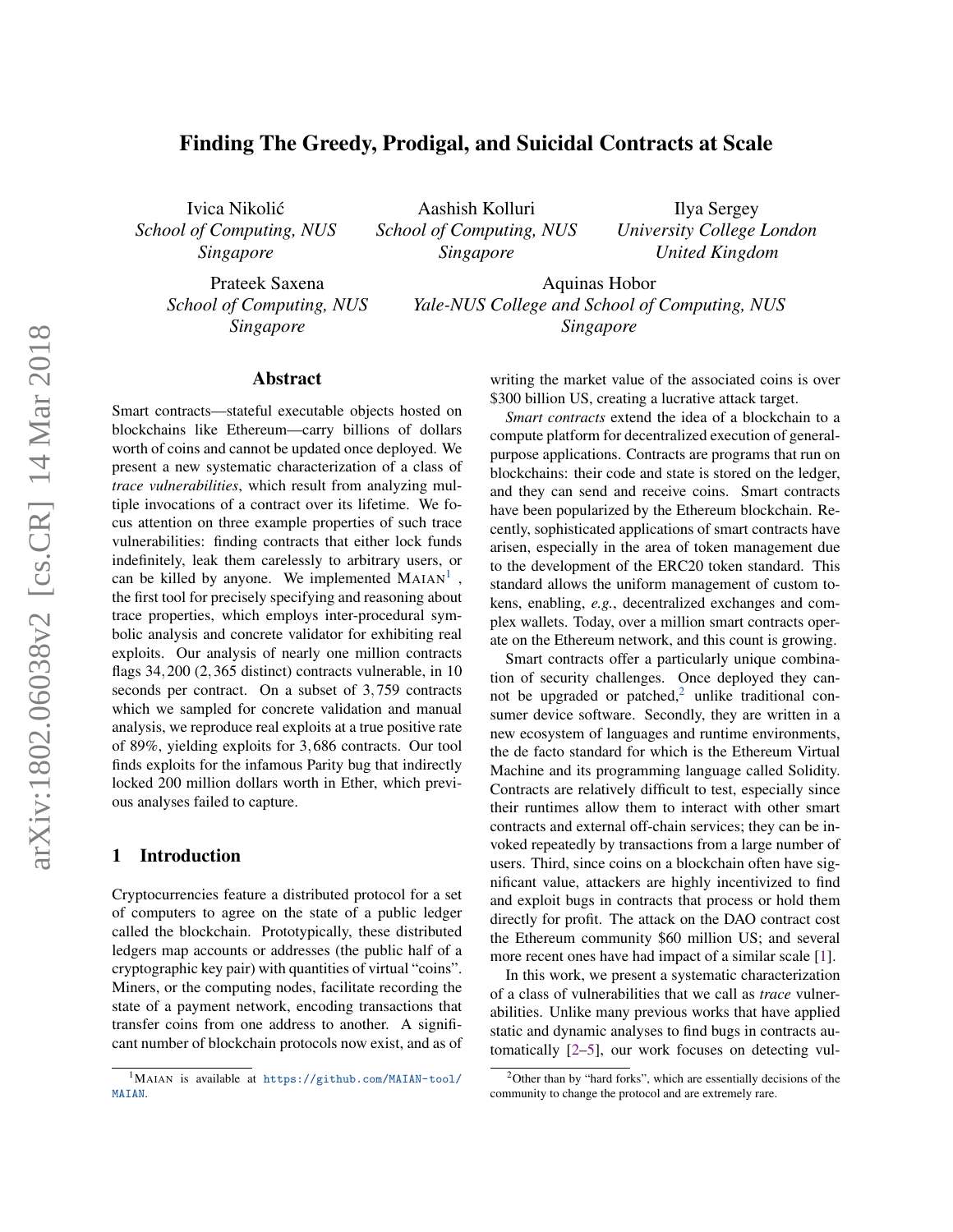nerabilities across a long sequence of invocations of a contract. We label vulnerable contracts with three categories — greedy, prodigal, and suicidal — which either lock funds indefinitely, leak them to arbitrary users, or be susceptible to by killed by any user. Our precisely defined properties capture many well-known examples of known anecdotal bugs  $[1, 6, 7]$  $[1, 6, 7]$  $[1, 6, 7]$  $[1, 6, 7]$  $[1, 6, 7]$ , but broadly cover a class of examples that were not known in prior work or public reports. More importantly, our characterization allows us to concretely check for bugs by running the contract, which aids determining confirmed true positives.

We build an analysis tool called MAIAN for finding these vulnerabilities directly from the bytecode of Ethereum smart contracts, without requiring source code access. In total, across the three categories of vulnerabilities, MAIAN has been used to analyze 970,898 contracts live of the public Ethereum blockchain. Our techniques are powerful enough to find the infamous Parity bug that indirectly caused 200 million dollars worth of Ether, which is not found by previous analyses. A total of 34,200 (2,365 distinct) contracts are flagged as potentially buggy, directly carry the equivalent of millions of dollars worth of Ether. As in the case of the Parity bug, they may put a larger amount to risk, since contracts interact with one another. For 3,759 contracts we tried to concretely validate, MAIAN has found over 3,686 confirmed vulnerabilities with 89% true positive rate. All vulnerabilities are uncovered on average within 10 seconds of analysis per contract.

Contributions. We make the following contributions:

- We identify three classes of *trace* vulnerabilities, which can be captured as properties of a execution traces — potentially infinite sequence of invocations of a contract. Previous techniques and tools [\[3\]](#page-13-5) are not designed to find these bugs because they only model behavior for a single call to a contract.
- We provide formal high-order properties to check which admit a mechanized symbolic analysis procedure for detection. We fully implement MAIAN, a tool for symbolic analysis of smart contract bytecode (without access to source code).
- We test close to one million contracts, finding thousands of confirmed true positives within a few seconds of analysis time per contract. Testing trace properties with MAIAN is practical.

# 2 Problem

We define a new class of trace vulnerabilities, showing three specific examples of properties that can be checked in this broader class. We present our approach and tool to reason about the class of trace vulnerabilities.

### 2.1 Background on Smart Contracts

Smart contracts in Ethereum run on Ethereum Virtual Machine (EVM), a stack-based execution runtime [\[8\]](#page-13-6). Different source languages compile to the EVM semantics, the predominant of them being Solidity [\[9\]](#page-13-7). A smart contract embodies the concept of an autonomous agent, identified by its program logic, its identifying address, and its associated balance in Ether. Contracts, like other addresses, can receive Ether from external agents storing it in their balance field; they can can also send Ether to other addresses via transactions. A smart contract is created by the *owner* who sends an initializing transaction, which contains the contract bytecode and has no specified recipient. Due to the persistent nature of the blockchain, once initialized, the contract code cannot be updated. Contracts live perpetually unless they are explicitly terminated by executing the SUICIDE bytecode instruction, after which they are no longer invocable or called *dead*. When alive, contracts can be invoked many times. Each invocation is triggered by sending a transaction to the contract address, together with input data and a fee (known as *gas*) [\[8\]](#page-13-6). The mining network executes separate instances of the contract code and agrees on the outputs of the invocation via the standard blockchain consensus protocol, *i.e.*, Nakamoto consensus [\[10,](#page-13-8) [11\]](#page-13-9). The result of the computation is replicated via the blockchain and grants a transaction fee to the miners as per block reward rates established periodically.

The EVM allows contract functions to have local state, while the contracts may have global variables stored on the blockchain. Contracts can invoke other contracts via message calls; outputs of these calls, considered to be a part of the same transaction, are returned to the caller during the runtime. Importantly, calls are also used to send Ether to other contracts and non-contract addresses. The balance of a contract can be read by anyone, but is only updated via calls from other contracts and externally initiated transactions.

Contracts can be executed repeatedly over their lifetime. A transaction can run one *invocation* of the contract and an execution *trace* is a (possibly infinite) sequence of runs of a contract recorded on the blockchain. Our work shows the importance of reasoning about execution traces of contracts with a class of vulnerabilities that has not been addressed in prior works, and provides an automatic tool to detect these issues.

# <span id="page-1-0"></span>2.2 Contracts with Trace Vulnerabilities

While trace vulnerabilities are a broader class, we our focus attention on three example properties to check of contract traces. Specifically, we flag contracts which (a) can be killed by arbitrary addresses, (b) have no way to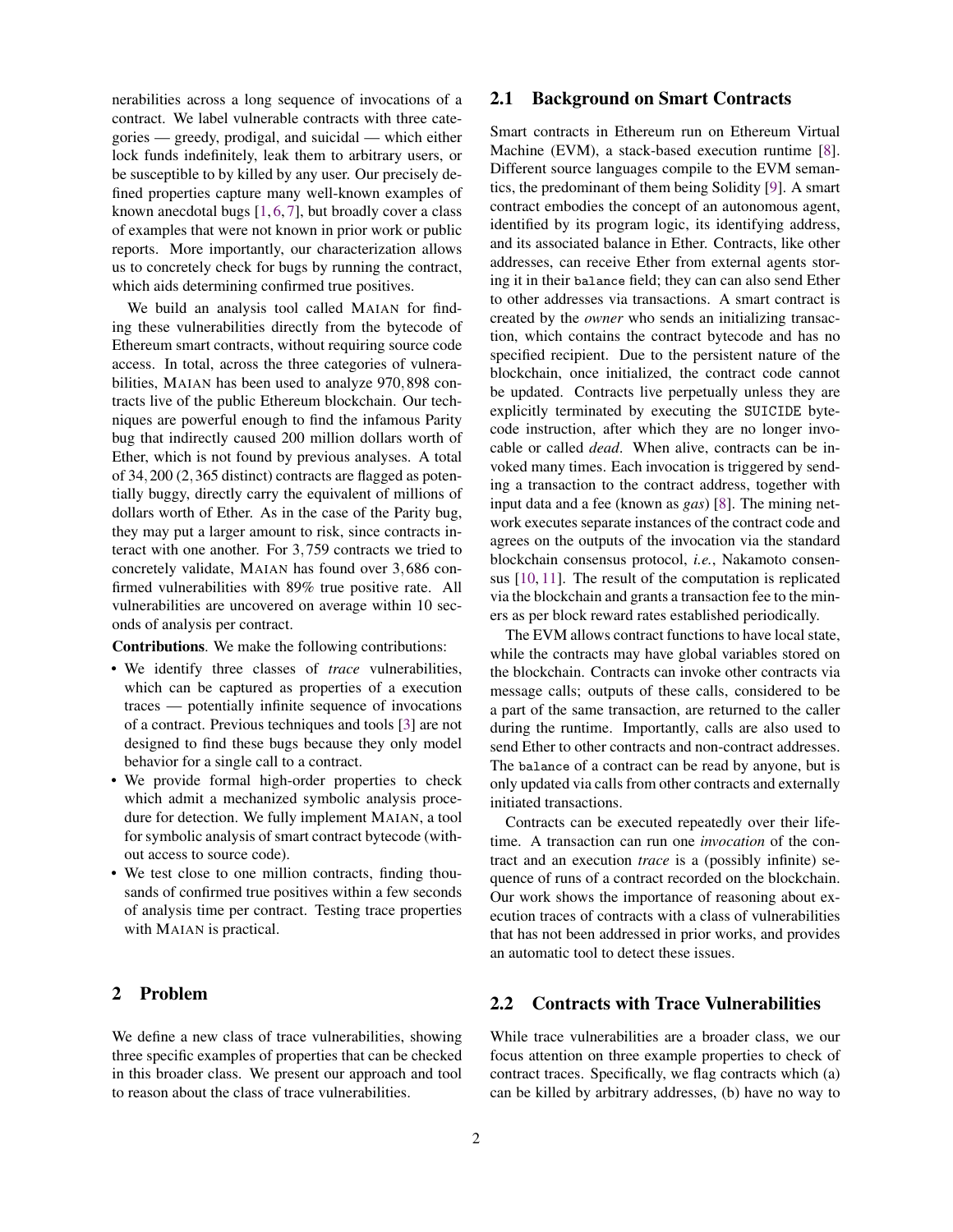```
1 function payout ( address [] recipients ,
2 uint256 [] amounts ) {
3 require ( recipients . length == amounts . length );
   for (uint i = 0; i < recipients length; i++) {
5 /* ... */6 recipients [i]. send ( amounts [i]) ;
7 }}
```
Figure 1: Bounty contract; payout leaks Ether.

release Ether after a certain execution state, and (c) release Ether to arbitrary addresses carelessly.

Note that any characterization of bugs must be taken with a grain of salt, since one can always argue that the exposed behavior embodies intent — as was debated in the case of the DAO bug [\[6\]](#page-13-3). Our characterization of vulnerabilities is based, in part, on anecdotal incidents reported publicly [\[6,](#page-13-3)[7,](#page-13-4)[12\]](#page-13-10). To the best of our knowledge, however, our characterization is the first to precisely define checkable properties of such incidents and measure their prevalence. Note that there are several valid reasons for contracts for being killable, holding funds indefinitely under certain conditions, or giving them out to addresses not known at the time of deployment. For instance, a common security best practice is that when under attack, a contract should be killed and should return funds to a trusted address, such as that of the owner. Similarly, benign contracts such as bounties or games, often hold funds for long periods of time (until a bounty is awarded) and release them to addresses that are not known statically. Our characterization admits these benign behaviors and flags egregious violations described next, for which we are unable to find justifiable intent.

Prodigal Contracts. Contracts often return funds to owners (when under attack), to addresses that have sent Ether to it in past (*e.g.*, in lotteries), or to addresses that exhibit a specific solution (*e.g.*, in bounties). However, when a contract gives away Ether to an arbitrary address— which is not an owner, has never deposited Ether in the contract, and has provided no data that is difficult to fabricate by an arbitrary observer—we deem this as a vulnerability. We are interested in finding such contracts, which we call as *prodigal*.

Consider the Bounty contract with code fragment given in Figure [1.](#page-2-0) This contract collects Ether from different sources and rewards bounty to a selected set of recipients. In the contract, the function payout sends to a list of recipients specified amounts of Ether. It is clear from the function definition that the recipients and the amounts are provided as inputs, and anybody can call the function (*i.e.*, the function does not have restrictions on the sender). The message sender of the transaction is not checked for; the only check is on the size of lists. Therefore, any user can invoke this function with a list of recipients of her choice, and completely drain its Ether.

```
1 function initMultiowned ( address [] _owners ,
2 uint _required ) {
3 if (m_numOwners > 0) throw:
4 m_numOwners = _owners . length + 1;
5 \qquad m\_owners [1] = \text{uint (msg.sender)};
6 m_ownerIndex [ uint ( msg . sender )] = 1;
7 m_required = _required ;
8 /* ... */9 }
10
11 function kill ( address _to ) {
12 uint ownerIndex = m_ownerIndex [uint (msg. sender)];
13 if ( ownerIndex == 0) return ;
14 var pending = m_pending [sha3(msg.data)];
15 if ( pending . yetNeeded == 0) {
16 pending . yetNeeded = m_required ;
17 pending . ownersDone = 0;
18 }
19 uint ownerIndexBit = 2** ownerIndex ;
20 if ( pending . ownersDone & ownerIndexBit == 0) {
21 if ( pending . yetNeeded <= 1)
22 suicide (to) ;
23 else {
24 pending . yetNeeded - -;
25 pending . ownersDone |= ownerIndexBit ;
26 }
27 }
28 }
```
Figure 2: Simplified fragment of ParityWalletLibrary contract, which can be killed.

The above contract requires a single function invocation to leak its Ether. However, there are examples of contracts which need two or more invocations (calls with specific arguments) to cause a leak. Examples of such contracts are presented in Section [5.](#page-8-0)

Suicidal Contracts. A contract often enables a security fallback option of being killed by its owner (or trusted addresses) in emergency situations like when being drained of its Ether due to attacks, or when malfunctioning. However, if a contract can be killed by *any* arbitrary account, which would make it to execute the SUICIDE instruction, we consider it vulnerable and call it *suicidal*.

The recent *Parity* fiasco [\[1\]](#page-13-0) is a concrete example of such type of a contract. A supposedly innocent Ethereum user [\[13\]](#page-13-11) killed a library contract on which the main *Parity* contract relies, thus rendering the latter non-functional and locking all its Ether. To understand the *suicidal* side of the library contract, focus on the shortened code fragment of this contract given in Figure [2.](#page-2-1) To kill the contract, the user invokes two different functions: one to set the ownership, $3$  and one to actually kill the contract. That is, the user first calls initMultiowned, providing empty array for \_owners, and zero for \_required. This effectively means that the contract has no owners and that nobody has to agree to execute a specific contract function. Then the user in-

<span id="page-2-2"></span><sup>&</sup>lt;sup>3</sup>The bug would have been prevented has the function initMultiowned been properly initialized by the authors.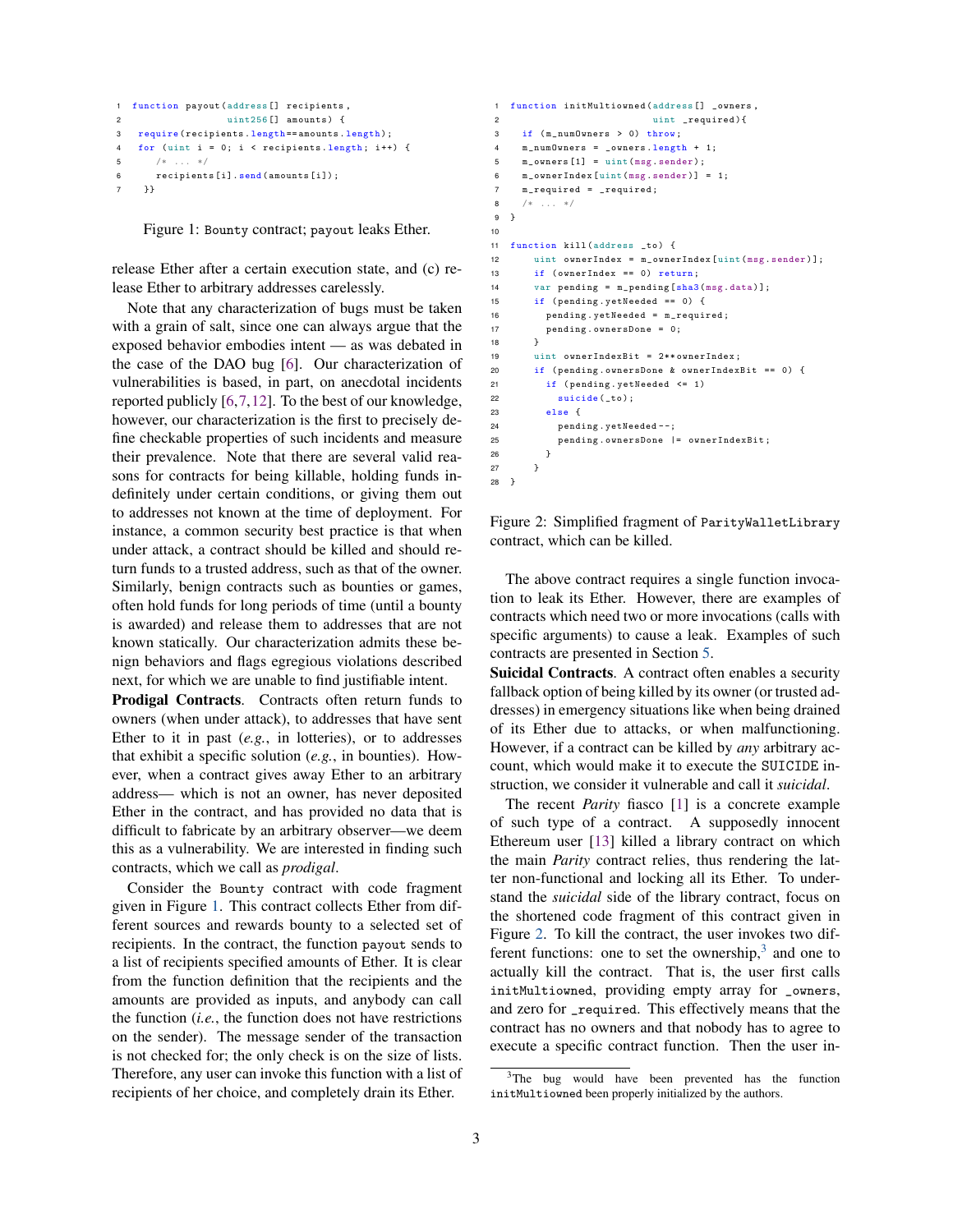```
1 contract AddressReg {
2 address public owner ;
3 mapping (address=>bool) isVerifiedMap;
    function setOwner (address _owner) {
5 if ( msg . sender == owner )
6 owner = _owner ;
7 }
8 function AddressReg () { owner = msg. sender; }
9 function verify (address addr) {
10 if ( msg . sender == owner )
11 isVerifiedMap [addr] = true;
12 }
13 function deverify ( address addr ){
14 if ( msg . sender == owner )
15 isVerifiedMap [ addr ] = false ;
16 }
17 function hasPhysicalAddress ( address addr )
18 constant returns ( bool ){
19 return isVerifiedMap [ addr ];
20 }
21 }
```
Figure 3: AddressReg contract locks Ether.

vokes the function kill. This function needs \_required number of owners to agree to kill the contract, before the actual suicide command at line 22 is executed. However, since in the previous call to initMultiowned, the value of \_required was set to zero, suicide is executed, and thus the contract is killed.

Greedy Contracts. We refer to contracts that remain alive and lock Ether indefinitely, allowing it be released under no conditions, as *greedy*. In the example of the Parity contract, many other multisigWallet-like contracts which held Ether, used functions from the Parity library contract to release funds to their users. After the Parity library contracts was killed, the wallet contracts could no longer access the library, thus became greedy. This vulnerability resulted in locking of \$200M US worth of Ether indefinitely!

Greedy contracts can arise out of more direct errors as well. The most common such errors occur in contracts that accept Ether but either completely lack instructions that send Ether out (e.g. send, call, transfer), or such instructions are not reachable. An example of contract that lacks commands that release Ether, that has already locked Ether is given in Figure [3.](#page-3-0)

Posthumous Contracts. When a contract is killed, its code and global variables are cleared from the blockchain, thus preventing any further execution of its code. However, all killed contracts continue to receive transactions. Although such transactions can no longer invoke the code of the contract, if Ether is sent along them, it is added to the contract balance, and similarly to the above case, it is locked indefinitely. Killed contract or contracts that do not contain any code, but have non-zero Ether we call *posthumous*. It is the onus of the sender to check if the contract is alive before sending Ether, and



Figure 4: MAIAN

evidence shows that this is not always the case. Because posthumous contracts require no further static analysis beyond that for identifying suicidal contracts, we do not treat this as a separate class of bugs. We merely list all posthumous contracts on the live Ethereum blockchain we have found in Section [5.](#page-8-0)

## 2.3 Our Approach

Each run of the contract, called an invocation, may exercise an execution path in the contract code under a given input context. Note that prior works have considered bugs that are properties of *one* invocation, ignoring the chain of effects across a *trace* of invocations [\[2](#page-13-1)[,5](#page-13-2)[,14](#page-13-12)[–17\]](#page-13-13).

The violations are either: We develop a tool that uses systematic techniques to find contracts that violate specific properties of traces.

(a) of *safety* properties, asserting that there *exists* a trace from a specified blockchain state that causes the contract to violate certain conditions; and

(b) of *liveness* properties, asserting whether some actions *cannot* be taken in *any* execution starting from a specified blockchain state.

We formulate the three kinds of vulnerable contracts as these safety and liveness trace properties in Section [3.](#page-4-0) Our technique of finding vulnerabilities, implemented as a tool called MAIAN and described in Section [4,](#page-6-0) consists of two major components: symbolic analysis and concrete validation. The symbolic analysis component takes contract bytecode and analysis specifications as inputs. The specifications include vulnerability category to search for and depth of the search space, which further we refer to as *invocation depth*, along with a few other analysis parameters we outline in Section [4.](#page-6-0) To develop our symbolic analysis component, we implement a custom Ethereum Virtual Machine, which facilitates symbolic execution of contract bytecode [\[3\]](#page-13-5). With every contract candidate, our component runs possible execution traces symbolically, until it finds a trace which satisfies a set of predetermined properties. The input context to every execution trace is a set of symbolic variables. Once a contract is flagged, the component returns concrete values for these variables. Our final step is to run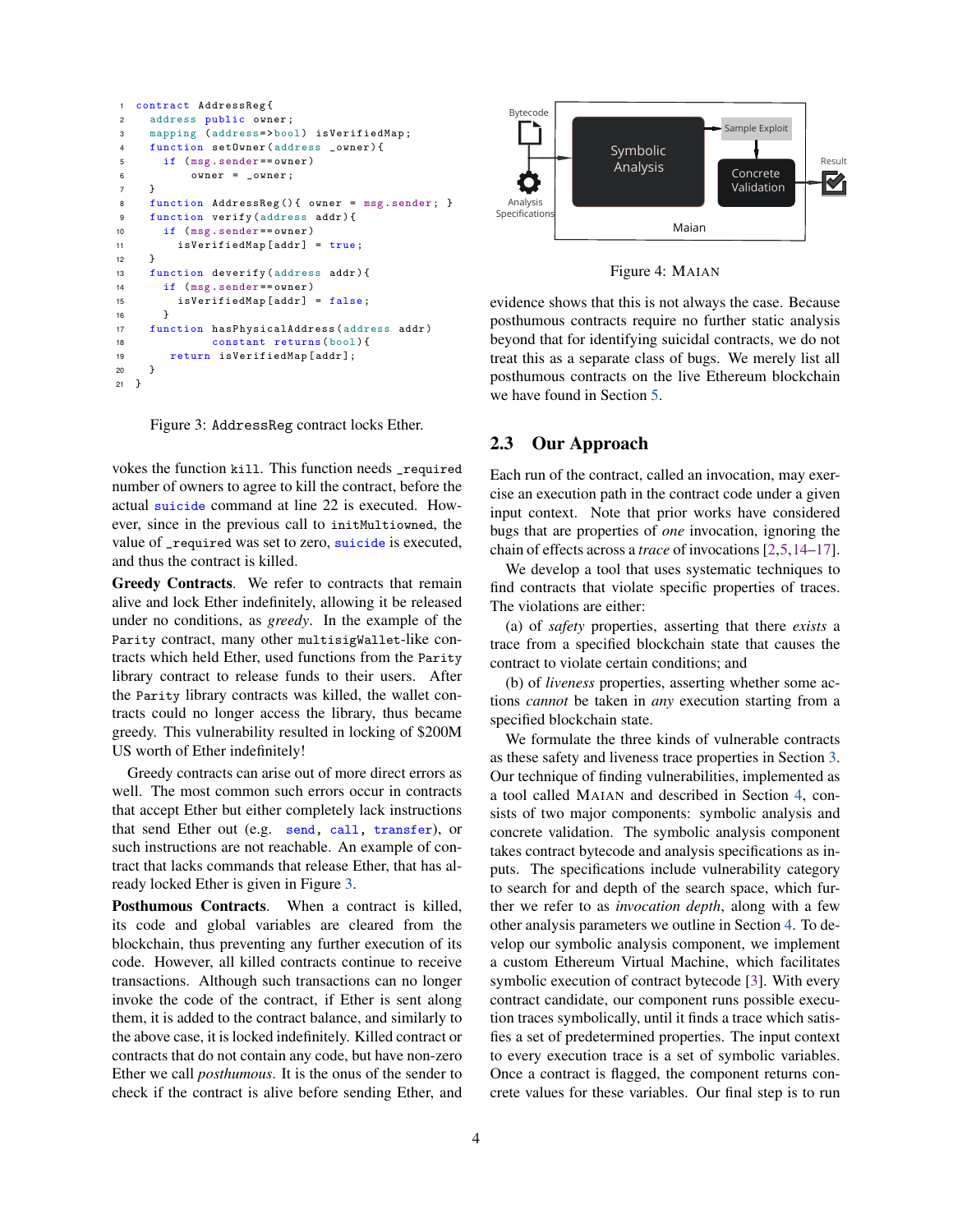the contract concretely and validate the result for true positives; this step is implemented by our concrete validation component. The concrete validation component takes the inputs generated by symbolic analysis component and checks the exploit of the contract on a private fork of Ethereum blockchain. Essentially, it is a testbed environment used to confirm the correctness of the bugs. As a result, at the end of validation the candidate contract is determined as true or false positive, but the contract state on main blockchain is not affected since no changes are committed to the official Ethereum blockchain.

### <span id="page-4-0"></span>3 Execution Model and Trace Properties

A life cycle of a smart contract can be represented by a sequence of the contract's states, which describe the values of the contract's fields, as well as its balance, interleaved with instructions and *irreversible* actions it performs modifying the global context of the blockchain, such transferring Ether or committing suicide. One can consider a contract to be *buggy* with respect to a certain class of unwelcome high-level scenarios (*e.g.*, "leaking" funds) if some of its finite execution traces fail to satisfy a certain condition. Trace properties characterised this way are traditionally qualified as *trace-safety* ones, meaning that "during a final execution nothing bad happens". Proving the absence of some other high-level bugs will, however, require establishing a statement of a different kind, namely, "something good must eventually happen". Such properties are known as *liveness* ones and require reasoning about progress in executions. An example of such property would be an assertion that a contract can always execute a finite number of steps in order to perform an action of interest, such as tranferring money, in order to be considered non-*greedy*.

In this section, we formally define the execution model of Ethereum smart contracts, allowing one to pinpoint the vulnerabilities characterised in Section [2.2.](#page-1-0) The key idea of our bug-catching approach is to formulate the erroneous behaviours as predicates of observed contract *traces*, rather than individual configurations and instruction invocations, occurring in the process of an execution. By doing so, we are able to (a) capture the prodigal/suicidal contracts via conditions that relate the unwelcome agents gaining, at some point, access to a contract's funds or suicide functionality by finding a way around a planned semantics, and (b) respond about repeating behavioural patterns in the contract life cycles, allowing us to detect greedy contracts.

# <span id="page-4-3"></span>3.1 EVM Semantics and Execution Traces

We begin with defining cotnract execution traces by adopting a low-level execution semantics of an EVM- like language in the form of ETHERLITE-like calculus [\[2\]](#page-13-1). ETHERLITE implements a small-step stack machine, operating on top of a global configuration of the blockchain, which used to retrieve contract codes and ascribe Ether balance to accounts, as well as manipulations with the local contract configuration. As customary in Ethereum, such agent is represented by its address *id*, and might be a contract itself. For the purpose of this work, we simplify the semantics of ETHERLITE by eliding the executions resulting in exceptions, as reasoning about such is orthogonal to the properties of interest. Therefore, the configurations  $\delta$  of the ETHERLITE abstract machine are defined as follows:

| Configuration $\delta \triangleq \langle A, \sigma \rangle$ |                                                                                                                 |
|-------------------------------------------------------------|-----------------------------------------------------------------------------------------------------------------|
|                                                             | Execution stack $A \triangleq \langle M, id, pc, s, m \rangle \cdot A \mid \varepsilon$                         |
| Message                                                     | $m \triangleq \{sender \mapsto id; value : \mathbb{N}; data \mapsto  \}$                                        |
|                                                             | Blockchain state $\sigma \triangleq id \mapsto \{bal : \mathbb{N}; code? \mapsto M; \overline{f? \mapsto v} \}$ |

That is, a contract execution configuration consists of an activation record stack *A* and a blockchain context σ. An activation record stack *A* is a list of tuples  $\langle M, id, pc, s, m \rangle$ , where *id* and *M* are the address and the code of the contract currently being executed, *pc* is a program counter pointing to the next instruction to be executed, *s* is a local operand stack, and *m* is the last message used to invoke the contract execution. Among other fields, *m* stores the identity of the *sender*, the amount *value* of the ether being transferred (represented as a natural number), as well as auxiliary fields (*data*) used to provide additional arguments for a contract call, which we will be omitting for the sake of brevity. Finally, a simplified context  $\sigma$  of a blockchain is encoded as a finite partial mapping from an account *id* to its balance and contract code *M* and its mutable state, mapping the field names  $f$  to the corresponding values,<sup>[4](#page-4-1)</sup> which both are optional (hence, marked with ?) and are only present for contract-storing blockchain records. We will further refer to the union of a contract's fields entries  $\overline{f \mapsto v}$  and its balance entry *bal*  $\mapsto$  *z* as a *contract state*  $\rho$ .

Figure [5](#page-5-0) presents selected rules for a smart contract execution in ETHERLITE.<sup>[5](#page-4-2)</sup> The rules for storing and loading values to/from a contract's field *f* are standard. Upon calling another account, a rule CALL is executed, which required the amount of Ether *z* to be transferred to be not larger than the contract *id*'s current balance, and changes the activation record stack and the global blockchain context accordingly. Finally, the rule SUI-CIDENONEMPTYSTACK provides the semantics for the SUICIDE instruction (for the case of a non-empty activa-

<span id="page-4-1"></span><sup>4</sup>For simplicity of presentation, we treat all contract state as *persistent*, eliding operations with *auxiliary* memory, such as MLOAD/MSTORE.

<span id="page-4-2"></span><sup>5</sup>The remaining rules can be found in the work by Luu *et al.* [\[2\]](#page-13-1).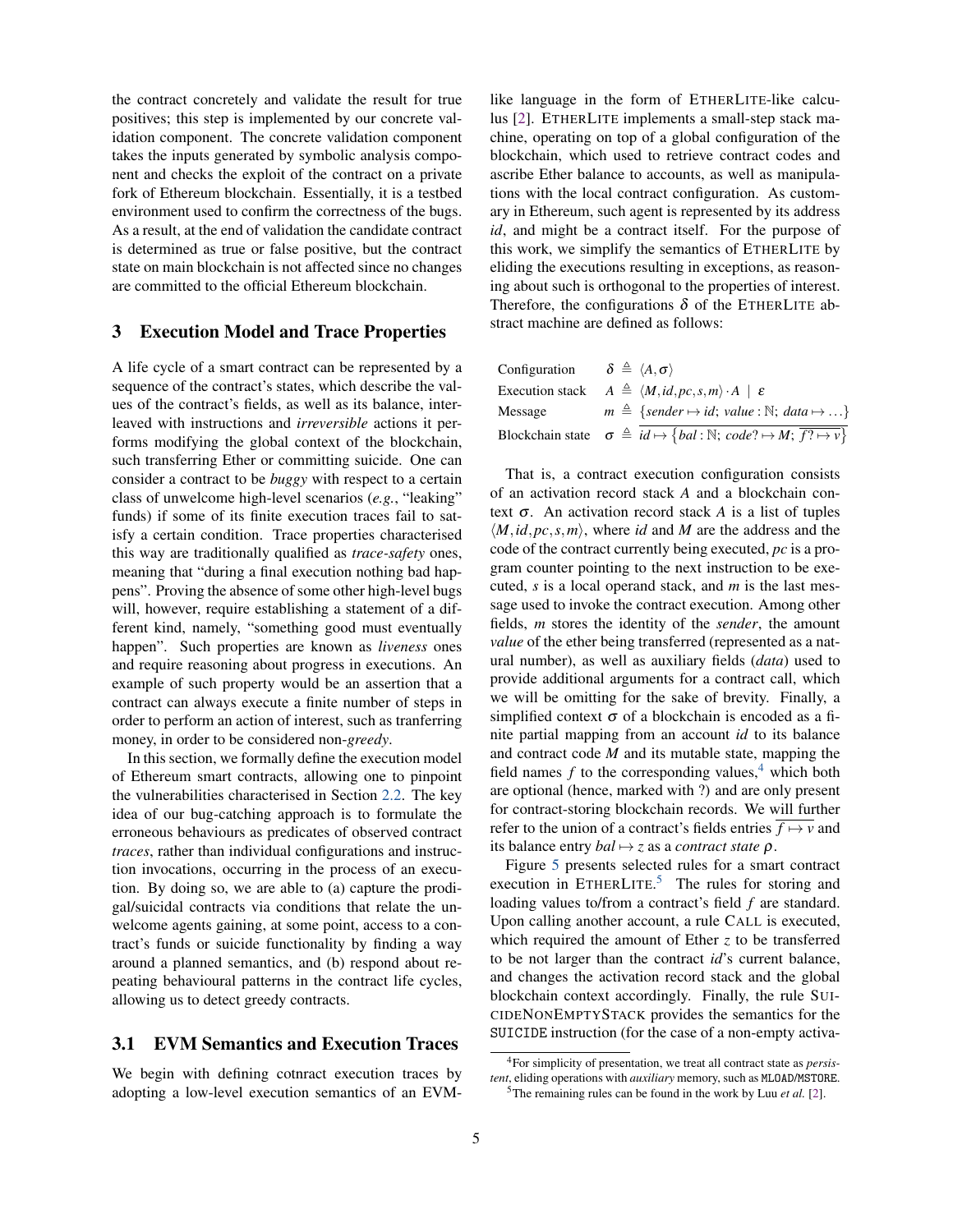<span id="page-5-0"></span>**SSTORE**  $M[pc] =$  SSTORE  $\pmb{\sigma}' = \pmb{\sigma}[id][f \mapsto v]$  $\langle\langle M, id, pc, f \cdot v \cdot s, m \rangle \cdot A, \sigma \rangle \xrightarrow{\text{star}(f, v)} \langle\langle M, id, pc+1, s, m \rangle \cdot A, \sigma' \rangle$ SLOAD

 $M[pc] =$  SLOAD  $v = \sigma[id][f]$  $\langle \langle M, id, pc, f \cdot s, m \rangle \cdot A, \sigma \rangle$  $\xrightarrow{\text{sload}(f, v)} \langle \langle M, id, pc+1, v \cdot s, m \rangle \cdot A, \sigma \rangle$ 

CALL

 $M[pc] = \texttt{CALL}$   $\sigma[id][bal] \geq z$  $s = id' \cdot z \cdot \text{args} \cdot s'$  $a = \langle M, id, pc+1, s', m \rangle$  $m' = \{sender \mapsto id; value \mapsto z; data \mapsto args\}$  *M*<sup> $\prime$ </sup> =  $\sigma[id'$  $M' = \sigma$ [id'][code]  $\sigma' = \sigma[id][bal \mapsto \sigma[id][bal] - z]$   $\sigma'' = \sigma'[id'][bal \mapsto \sigma'[id'][bal] + z]$  $\langle\langle M, id, pc, s, m \rangle \cdot A, \sigma \rangle \xrightarrow{\text{call}(id', m')} \langle\langle M', id', 0, \varepsilon, m' \rangle \cdot a \cdot A, \sigma'' \rangle$ 

**SUICIDENONEMPTYSTACK**  $M[pc] = \tt SUICIDE$  $\cdot$  *s*<sup> $\prime$ </sup>  $a = \langle M', pc', s'', m' \rangle$  $\sigma' = \sigma[id'][bal \mapsto (\sigma[id'][bal] + \sigma[id][bal])] \quad \sigma'' = \sigma'[id][bal \mapsto 0]$  $\langle\langle M, id, pc, s, m\rangle\cdot a\cdot A, \sigma\rangle \xrightarrow{\text{suicide}(id')}\langle\langle M', id', pc', 1\cdot s'', m'\rangle\cdot A, \sigma''\rangle$ 

Figure 5: Selected execution rules of ETHERLITE.

tion record stack), in which case all funds of the terminated contract *id* are transferred to the caller's *id'*.

An important addition we made to the semantics of ETHERLITE are execution *labels*, which allow to distinguish between specific transitions being taken, as well as their parameters, and are defined as follows:

$$
\ell \quad \triangleq \quad \mathsf{sstore}(f, v) \mid \mathsf{sload}(f, v) \mid \mathsf{call}(id, m) \mid \mathsf{suicide}(id) \mid \dots
$$

For instance, a transition label of the form call(*id*, *m*) captures the fact that a currently running contract has transferred control to another contract *id*, by sending it a message *m*, while the label suicide(*id*) would mean a suicide of the current contract, with transfer of all of its funds to the account (a contract's or not) *id*.

With the labelled operational semantics at hand, we can now provide a definition of partial contract execution *traces* as sequences of interleaved contract states  $\rho_i$  and transition labels  $\ell_i$  as follows:

Definition 3.1 (Projected contract trace). A *partial* projected trace  $t = \hat{\tau}_{id}(\sigma, m)$  of a contract *id* in an initial blockchain state  $\sigma$  and an incoming message *m* is defined as a sequence  $[\langle \rho_0, \ell_0 \rangle, \ldots, \langle \rho_n, \ell_n \rangle]$ , such that for every  $i \in \{0...n\}$ ,  $\rho_i = \sigma_i [id]|_{bal,\overline{f}},$  where  $\sigma_i$  is the blockchain state at the *i*<sup>th</sup> occurrence of a configuration of the form,  $\langle \langle \bullet, id, \bullet, \bullet, \bullet \rangle, \sigma_i \rangle$  in an execution sequence starting from the configuration  $\langle \langle \sigma[i d][code], id, 0, \varepsilon, m \rangle \cdot \varepsilon, \sigma \rangle$ , and  $\ell_i$ is a label of an immediate next transition.

In other words,  $\hat{\tau}_{id}(\sigma, m)$  captures the states of a contract *id*, interleaved with the transitions taken "on its behalf" and represented by the corresponding labels, starting from the initial blockchain  $\sigma$  and triggered by the

message *m*. The notation  $\sigma$ [*id*]  $|_{bal,\overline{f}}$  stands for a projection to the corresponding components of the contract entry in σ. States and transitions of contracts *other* than *id* and involved into the same execution are, thus, ignored.

Given a (partial) projected trace  $\hat{\tau}_{id}(\sigma,m)$ , we say that it is *complete*, if it corresponds to an execution, whose last configuration is  $\langle \varepsilon, \sigma' \rangle$  for some  $\sigma'$ . The following definition captures the behaviors of multiple subsequent transactions with respect to a contract of interest.

Definition 3.2 (Multi-transactional contract trace). A contract trace  $t = \tau_{id}(\sigma, \overline{m_i})$ , for a sequence of messages  $\overline{m_i} = m_0, \ldots, m_n$ , is a concatenation of single-transaction traces  $\hat{\tau}_{id}(\sigma_i, m_i)$ , where  $\sigma_0 = \sigma$ ,  $\sigma_{i+1}$  is a blockchain state at the end of an execution starting from a configuration  $\langle \langle \sigma[i d][code], id, 0, \varepsilon, m_i \rangle \cdot \varepsilon, \sigma_i \rangle$ , and all traces  $\hat{\tau}_{id}(\sigma_i, m_i)$  are complete for  $i \in \{0, \ldots, n-1\}.$ 

As stated, the definition does *not* require a trace to end with a complete execution at the last transaction. For convenience, we will refer to the last element of a trace *t* by last(*t*) and to its length as length(*t*).

#### 3.2 Characterising Safety Violations

The notion of contract traces allows us to formally capture the definitions of buggy behaviors, described previously in Section [2.2.](#page-1-0) First, we turn our attention to the prodigal/suicidal contracts, which can be uniformly captured by the following higher-order trace predicate.

<span id="page-5-1"></span>**Definition 3.3** (Leaky contracts). A contract with an address *id* is considered to be *leaky* with respect to predicates *P*, *R* and *Q*, and a blockchain state  $\sigma$  (denoted *leaky* $_{P,R,O}(id, \sigma)$ *) iff there exists* a sequence of messages  $\overline{m_i}$ , such that for a trace  $t = \tau_{id}(\sigma, \overline{m_i})$ :

- 1. the *precondition*  $P(\sigma[id][code], t_0, m_0)$  holds,
- 2. the *side condition*  $R(t_i, m_0)$  holds for all  $i <$  length $(t)$ ,
- 3. the *postcondition*  $Q(t_n, m_0)$  holds for  $t_n =$  last(*t*).

Definition [3.3](#page-5-1) of leaky contracts is *relative* with respect to a current state of a blockchain: a contract that is currently leaky may stop being such in the future. Also, notice that the "triggering" initial message  $m_0$  serves as an argument for all three parameter predicates. We will now show how two behaviors observed earlier can be encoded via specific choices of *P*, *R*, and *Q*. [6](#page-5-2)

Prodigal contracts. A contract is considered prodigal if it sends Ether, immediately or after a series of transitions (possibly spanning multiple transactions), to an arbitrary sender. This intuition can be encoded via the following choice of *P*, *R*, and *Q* for Definition [3.3:](#page-5-1)

<span id="page-5-2"></span><sup>&</sup>lt;sup>6</sup>In most of the cases, it is sufficient to take  $R \triangleq$  True, but in Section [6](#page-12-0) we hint certain properties that require a non-trivial side condition.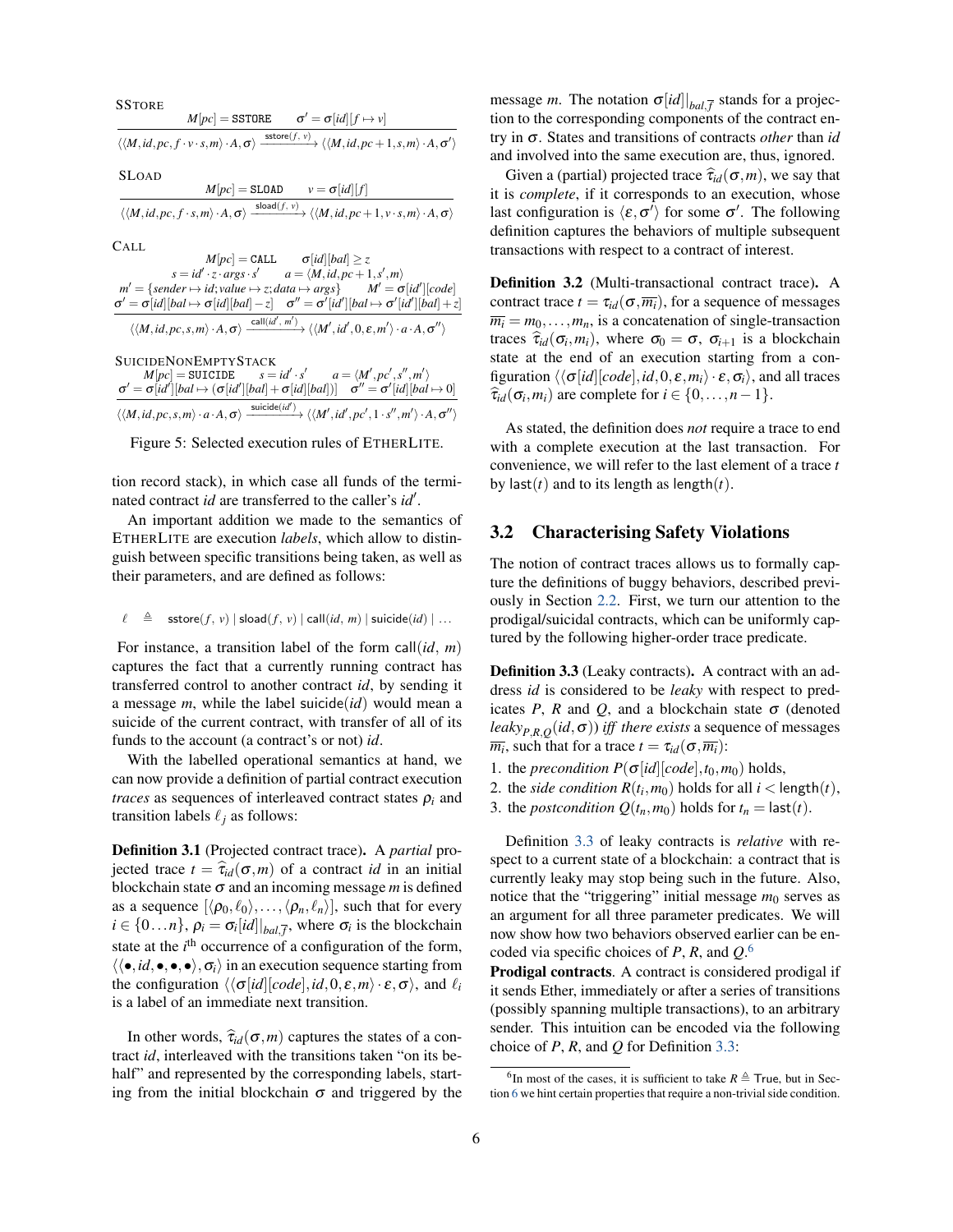| $P(M,\langle\rho,\ell\rangle,m)$   | ≜ | $m[sender] \notin \text{im}(\rho) \wedge m[value] = 0$   |
|------------------------------------|---|----------------------------------------------------------|
| $R(\langle \rho, \ell \rangle, m)$ | ≜ | True                                                     |
| $Q(\langle \rho, \ell \rangle, m)$ | ≜ | $\ell = \text{call}(m[sender], m') \wedge m'[value] > 0$ |
|                                    |   | $\vee$ $\ell =$ delegatecall( <i>m</i> [sender])         |
|                                    |   | $\vee$ $\ell$ = suicide( <i>m</i> [sender])              |

According to the instantiation of the parameter predicates above, a prodigal contract is exposed by a trace that is triggered by a message *m*, whose sender does *not* appear in the contract's state  $(m[sender] \notin \text{im}(\rho))$ , *i.e.*, it is not the owner, and the Ether payload of *m* is zero. To expose the erroneous behavior of the contract, the postcondition checks that the transition of a contract is such that it transfer funds or control (*i.e.*, corresponds to CALL, DELEGATECALL or SUICIDE instructions [\[8\]](#page-13-6)) with the recipient being the sender of the initial message. In the case of sending funds via CALL we also check that the amount being transferred is non zero. In other words, the initial caller *m*[*sender*], unknown to the contract, got himself some funds without any monetary contribution! In principle, we could ensure minimality of a trace, subject to the property, by imposing a non-trivial side condition *R*, although this does not affect the class of contracts exposed by this definition.

Suicidal contracts. A definition of a suicidal contract is very similar to the one of a prodigal contract. It is delivered by the following choice of predicates:

|                                                      | $P(M, \langle \rho, \ell \rangle, m) \triangleq$ SUICIDE $\in M \wedge m[\text{sender}] \notin \text{im}(\rho)$ |
|------------------------------------------------------|-----------------------------------------------------------------------------------------------------------------|
| $R(\langle \rho, \ell \rangle, m)$ $\triangleq$ True |                                                                                                                 |
| $Q(\langle \rho, \ell \rangle, m)$                   | $\triangleq \ell = \textsf{suicide}(m[sender])$                                                                 |

That is, a contract is suicidal if its code *M* contains the SUICIDE instruction and the corresponding transition can be triggered by a message sender, that does not appear in the contract's state at the moment of receiving the message, *i.e.*, at the initial moment  $m[sender] \notin \text{im}(\rho)$ .

# 3.3 Characterising Liveness Violations

A contract is considered *locking* at a certain blockchain state  $\sigma$ , if at any execution originating from  $\sigma$  prohibits certain transitions to be taken. Since disproving liveness properties of this kind with a finite counterexample is impossible in general, we formulate our definition as an *under-approximation* of the property of interest, considering only final traces up to a certain length:

<span id="page-6-2"></span>Definition 3.4 (Locking contracts). A contract with an address *id* is considered to be *locking* with respect to predicates *P* and *R*, the transaction number *k*, and a blockchain state σ (denoted *lockingP*,*R*,*<sup>k</sup>* (*id*,σ)) *iff for all* sequences of messages  $\overline{m_i}$  of length less or equal than *k*, the corresponding trace  $t = \tau_{id}(\sigma, \overline{m_i})$  satisfies:

- 1. the *precondition*  $P(\sigma[\text{id}][code], t_0, m_0)$ ,
- 2. the *side condition*  $R(t_i, m_0)$  for all  $i \leq$  length $(t)$ .

Notice that, unlike Definition [3.3,](#page-5-1) this Definition does not require a postcondition, as it is designed to underapproximate potentially infinite traces, up to a certain length  $k$ ,<sup>[7](#page-6-1)</sup> so the "final state" is irrelevant.

Greedy contracts. In order to specify a property asserting that in an interaction with up to *k* transactions, a contract does not allow to release its funds, we instantiate the predicates from Definition [3.4](#page-6-2) as follows:

$$
P(M, \langle \rho, \ell \rangle, m) \triangleq \rho[bal] > 0
$$
  

$$
R(\langle \rho, \ell \rangle, m) \triangleq \neg \left( \begin{array}{c} \ell = \text{call}(m[\text{sender}], m') \land m'[\text{value}] > 0 \\ \lor \ell = \text{delegatecall}(m[\text{sender}]) \\ \lor \ell = \text{suicide}(m[\text{sender}]) \end{array} \right)
$$

Intuitively, the definition of a greedy contract is dual to the notion of a prodigal one, as witnessed by the above formulation: at any trace starting from an initial state, where the contract holds a non-zero balance, no transition transferring the corresponding funds (*i.e.*, matched by the side condition  $R$ ) can be taken, no matter what is the *sender*'s identity. That is, this definition covers the case of contract's *owner* as well: *no one* can withdraw any funds from the contract.

## <span id="page-6-0"></span>4 The Algorithm and the Tool

MAIAN is a symbolic analyzer for smart contract execution traces, for the properties defined in Section [3.](#page-4-0) It operates by taking as input a contract in its bytecode form and a concrete starting block value from the Ethereum blockchain as the input context, flagging contracts that are outlined in Section [2.2.](#page-1-0) When reasoning about contract traces, MAIAN follows the ETHERLITE rules, described in Section [3.1,](#page-4-3) executing them symbolically. During the execution, which starts from a contract state satisfying the precondition of property of interest (*cf.* Definitions [3.3](#page-5-1) and [3.4\)](#page-6-2), it checks if there exists an execution trace which violates the property and a set of candidate values for input transactions that trigger the property violation. For the sake of tractability of the analysis, it does not keep track of the entire blockchain context  $\sigma$  (including the state of other contracts), treating only the contract's transaction inputs and certain block parameters as symbolic. To reduce the number of false positives and confirm concrete exploits for vulnerabilities, MAIAN calls its *concrete validation* routine, which we outline in Section [4.2.](#page-8-1)

<span id="page-6-1"></span><sup>7</sup>We discuss viable choices of *k* in Section [5.](#page-8-0)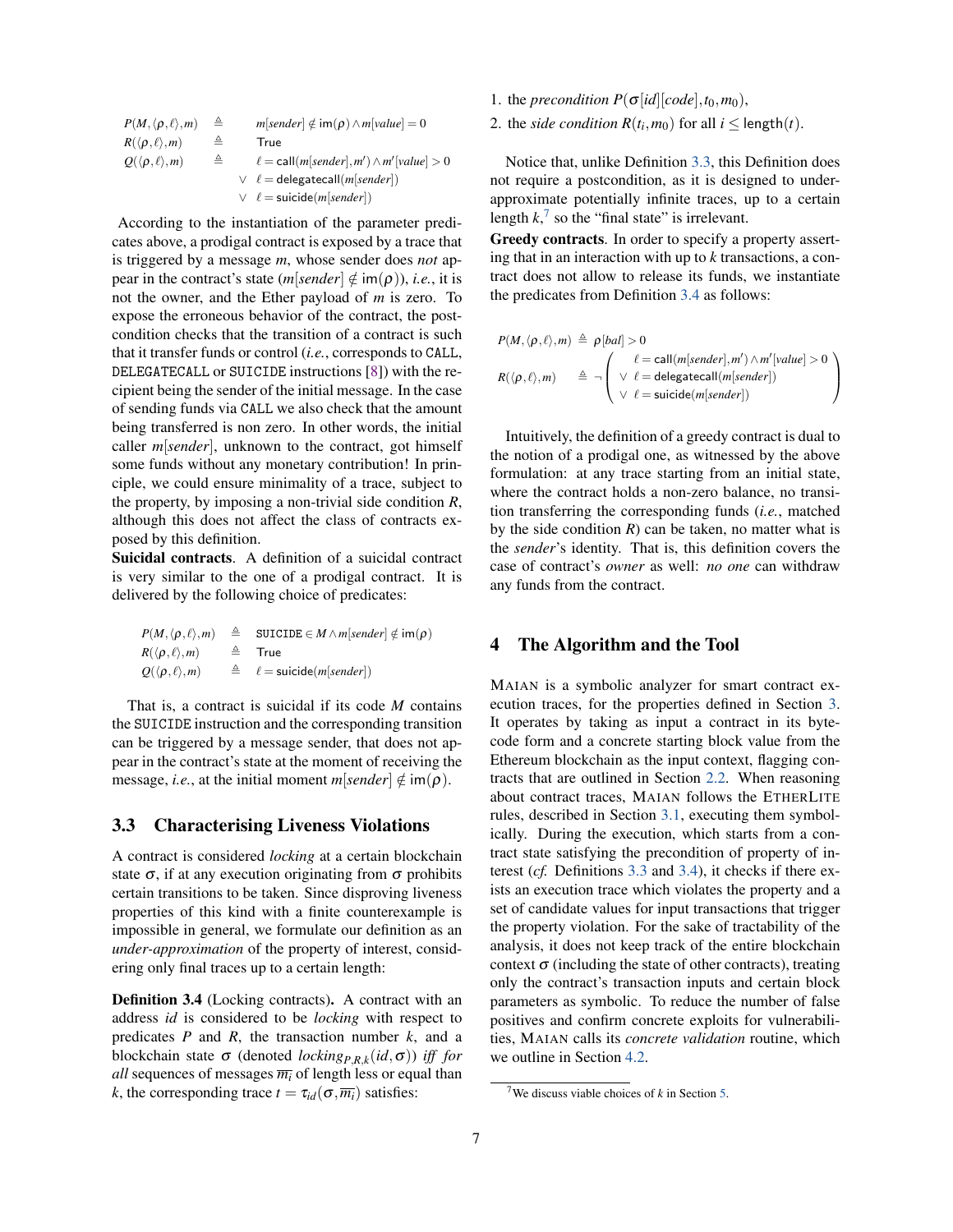## 4.1 Symbolic Analysis

Our work concerns finding properties of traces that involve multiple invocations of a contract. We leverage static symbolic analysis to perform this step in a way that allows reasoning across contract calls and across multiple blocks. We start our analysis given a contract bytecode and a starting concrete context capturing values of the blockchain. MAIAN reasons about values read from input transaction fields and block parameters $8$  in a symbolic way—specifically, it denotes the set of all concrete values that the input variable can take as a symbolic variable. It then symbolically interprets the relationship of other variables computed in the contract as a symbolic expression over symbolic variables. For instance, the code  $y := x + 4$  results in a symbolic value for y if x is a symbolic expression; otherwise it is executed as concrete value. Conceptually, one can imagine the analysis as maintaining two memories mapping variables to values: one is a symbolic memory mapping variables to their symbolic expressions, the other mapping variables to their concrete values.

Execution Path Search. The symbolic interpretation searches the space of all execution paths in a trace with a depth-first search. The search is a best effort to increase coverage and find property violating traces. Our goal is neither to be sound, *i.e.*, search all possible paths at the expense of false positives, nor to be provably complete, *i.e.*, have only true positives at the expense of coverage [\[18\]](#page-13-14). From a practical perspective, we make design choices that strike a balance between these two goals.

The symbolic execution starts from the entry point of the contract, and considers all functions which can be invoked externally as an entry point. More precisely, the symbolic execution starts at the first instruction in the bytecode, proceeding sequentially until the execution path ends in terminating instruction. Such instruction can be valid (*e.g.*, STOP, RETURN), in which case we assume to have reached the end of some contract function, and thus restart the symbolic execution again from the first bytecode instruction to simulate the next function call. On the other hand, the terminating instruction can be invalid (*e.g.*, non-existing instruction code or invalid jump destination), in which case we terminate the search down this path and backtrack in the depth-first search procedure to try another path. When execution reaches a branch, MAIAN concretely evaluates the branch condition if all the variables used in the conditional expression are concrete. This uniquely determines the direction for continuing the symbolic execution. If the condition involves a symbolic expression, MAIAN queries an external SMT solver to check for the satisfiability of the

<span id="page-7-0"></span><sup>8</sup>Those being CALLVALUE, CALLER, NUMBER, TIMESTAMP, BLOCKHASH, BALANCE, ADDRESS, and ORIGIN.

symbolic conditional expression as well as its negation. Here, if the symbolic conditional expression as well as its negation are satisfiable, both branches are visited in the depth-first search; otherwise, only the satisfiable branch is explored in the depth first search. On occasions, the satisfiability of the expression cannot be decided in a pre-defined timeout used by our tool; in such case, we terminate the search down this path and backtrack in the depth-first search procedure to try another path. We maintain a symbolic path constraint which captures the conditions necessary to execute the path being analyzed in a standard way. MAIAN implements support for 121 out of the 133 bytecode instructions in Ethereum's stackbased low-level language.

At a call instruction, control follows transfer to the target. If the target of the transfer is a symbolic expression, MAIAN backtracks in its depth-first search. Calls outside a contract, however, are not simulated and returns are marked symbolic. Therefore, MAIAN depth-first search is inter-procedural, but not inter-contract.

Handling data accesses. The memory mappings, both symbolic and concrete, record all the contract memory as well blockchain storage. During the symbolic interpretation, when a global or blockchain storage is accessed for the first time on a path, its concrete value is read from the main Ethereum blockchain into local mappings. This ensures that subsequent reads or writes are kept local to the path being presently explored.

The EVM machine supports a flat byte-addressable memory, and each address has a bit-width of 256 bits. The accesses are in 32-byte sized words which MAIAN encodes as bit-vector constraints to the SMT solver. Due to unavailability of source code, MAIAN does not have any prior information about higher-level datatypes in the memory. All types default to 256-bit integers in the encoding used by MAIAN. Furthermore, MAIAN attempts to recover more advanced types such as dynamic arrays by using the following heuristic: if a symbolic variable, say *x*, is used in constant arithmetic to create an expression (say  $x+4$ ) that loads from memory (as an argument to the CALLDATALOAD instruction), then it detects such an access as a dynamic memory array access. Here, MAIAN uses the SMT solver to generate *k* concrete values for the symbolic expression, making the optimistic assumption that the size of the array to be an integer in the range  $[0, k]$ . The parameter *k* is configurable, and defaults to 2. Apart from this case, whenever accesses in the memory involve a symbolic address, MAIAN makes no attempt at alias analysis and simply terminates the path being search and backtracks in its depth-first search.

Handling non-deterministic inputs. Contracts have several sources of non-deterministic inputs such as the block timestamp, *etc*. While these are treated as symbolic, these are not exactly under the control of the exter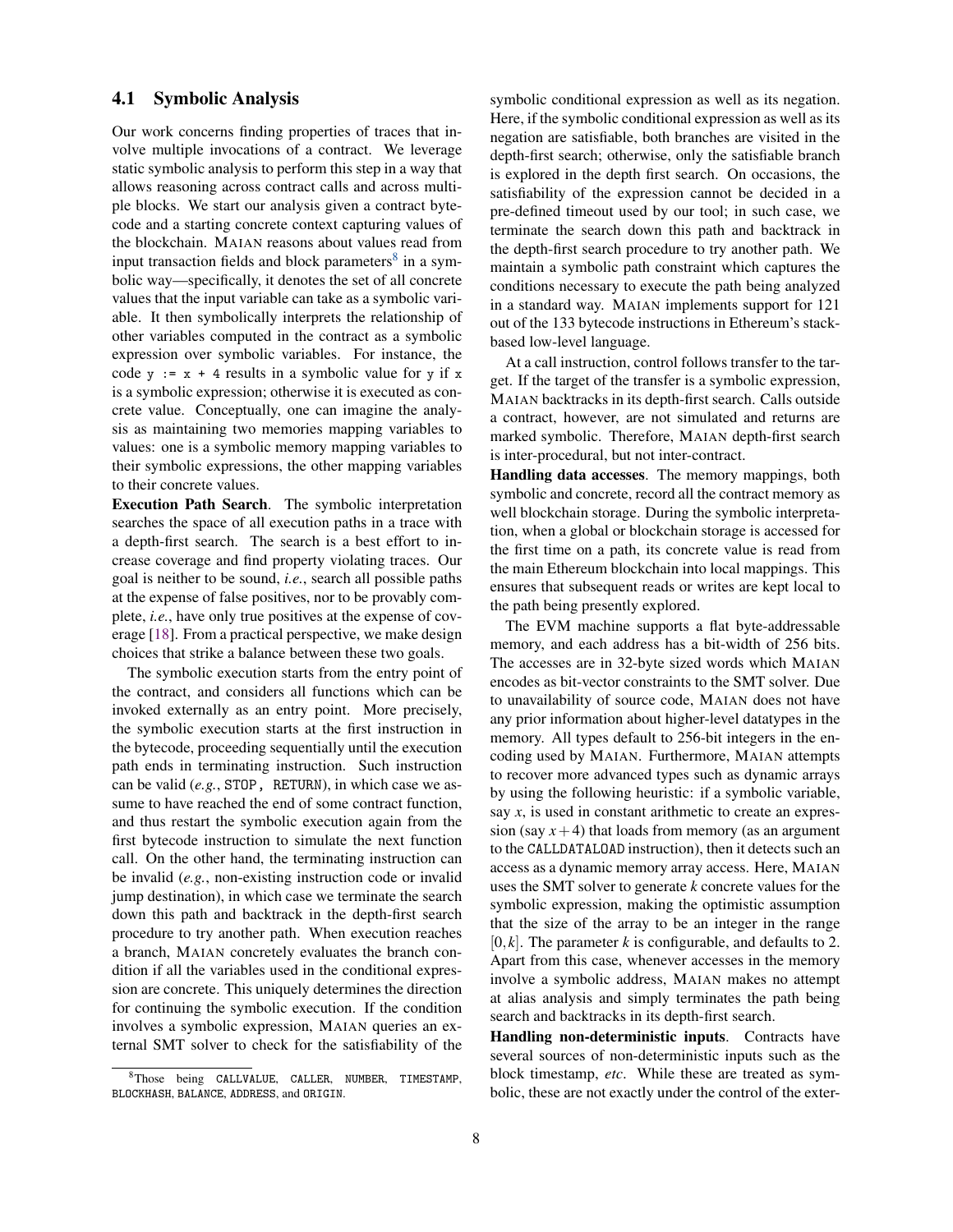nal users. MAIAN does not use their concrete values as it needs to reason about invocations of the contract across multiple invocations, *i.e.*, at different blocks.

Flagging Violations. Finally, when the depth-first search in the space of the contract execution reaches a state where the desired property is violated, it flags the contract as a buggy *candidate*. The symbolic path constraint, along with the necessary property conditions, are asserted for satisfiability to the SMT solver. We use Z3 [\[19\]](#page-13-15) as our solver, which provides concrete values that make the input formula satisfiable. We use these values as the concrete data for our symbolic inputs, including the symbolic transaction data.

Bounding the path search space. MAIAN takes the following steps to bound the search in the (potentially infinite) path space. First, the call depth is limited to the constant called max\_call\_depth, which defaults to 3 but can be configured for empirical tests. Second, we limit the total number of jumps or control transfers on one path explored to a configurable constant max\_cfg\_nodes, default set to 60. This is necessary to avoid being stuck in loops, for instance. Third, we set a timeout of 10 seconds per call to our SMT solver. Lastly, the total time spent on a contract is limited to configurable constant max\_analysis\_time, default set to 300 seconds.

Pruning. To speed up the state search, we implement pruning with memorization. Whenever the search encounters that the particular configuration (*i.e.*, contract storage, memory, and stack) has been seen before, it does not further explore that part of the path space.

#### <span id="page-8-1"></span>4.2 Concrete Validation

In the concrete validation step, MAIAN creates a private fork of the original Ethereum blockchain with the last block as the input context. It then runs the contract with the concrete values of the transactions generated by the symbolic analysis to check if the property holds in the concrete execution. If the concrete execution fails to exhibit a violation of the trace property, we mark the contract as a *false positive*; otherwise, the contract is marked as a *true positive*. To implement the validating framework, we added a new functionality to the official go-ethereum package [\[20\]](#page-13-16) which allows us to fork the Ethereum main chain at a block height of our choice. Once we fork the main chain, we mine on that fork without connecting to any peers on the Ethereum network, and thus we are able to mine our own transactions without committing them to the main chain.

Prodigal Contracts. The validation framework checks if a contract indeed leaks Ether by sending to it the transactions with inputs provided by the symbolic analysis engine. The transactions are sent by one of our accounts created previously. Once the transactions are executed, the validation framework checks whether the contract has sent Ether to our account. If a verifying contract does not have Ether, our framework first sends Ether to the contract and only then runs the exploit.

Suicidal Contracts. In a similar fashion, the framework checks if a contract can be killed after executing the transactions provided by the symbolic analysis engine on the forked chain. Note, once a contract is killed, its bytecode is reset to '0x'. Our framework uses precisely this test to confirm the correctness of the exploit.

Greedy Contracts. A strategy similar to the above two cannot be used to validate the exploits on contracts that lock Ether. However, during the bug finding process, our symbolic execution engine checks firsthand whether a contract accepts Ether. The validation framework can, thus, check if a contract is true positive by confirming that it accepts Ether and does not have CALL, DELEGATECALL, or SUICIDE opcodes in its bytecode. In Section [5](#page-8-0) we give examples of such contracts.

#### <span id="page-8-0"></span>5 Evaluation

We analyzed 970,898 smart contracts, obtained by downloading the Ethereum blockchain from the first block utill block number 4,799,998, which is the last block as of December 26, 2017. Ethereum blockchain has only contract bytecodes. To obtain the original (Solidity) source codes, we refer to the Etherscan service [\[21\]](#page-13-17) and obtain source for 9,825 contracts. Only around 1% of the contracts have source code, highlighting the utility of MAIAN as a bytecode analyzer.

Recall that our concrete validation component can analyze a contract from a particular block height where the contract is alive (*i.e.*, initialized, but not killed). To simplify our validation process for a large number of contracts flagged by the symbolic analysis component, we perform our concrete validation at block height of 4,499,451, further denoted as BH. At this block height, we find that most of the flagged contracts are alive, including the Parity library contract [\[1\]](#page-13-0) that our tool successfully finds. This contract was killed at a block height of 4,501,969. All contracts existing on blockchain at a block height of 4,499,451 are tested, but only contracts that are alive at BH are concretely validated.<sup>[9](#page-8-2)</sup>

Experimental Setup and Performance. MAIAN supports parallel analysis of contracts, and scales linearly in the number of available cores. We run it on a Linux box, with 64-bit Ubuntu 16.04.3 LTS, 64GB RAM and 40 CPUs Intel(R) Xeon(R) E5-2680 v2@2.80GHz. In most of our experiments we run the tool on 32 cores. On average, MAIAN requires around 10.0 seconds to analyze a contract for the three aforementioned bugs: 5.5

<span id="page-8-2"></span><sup>&</sup>lt;sup>9</sup>We also concretely validate the flagged candidates which were killed before BH as well.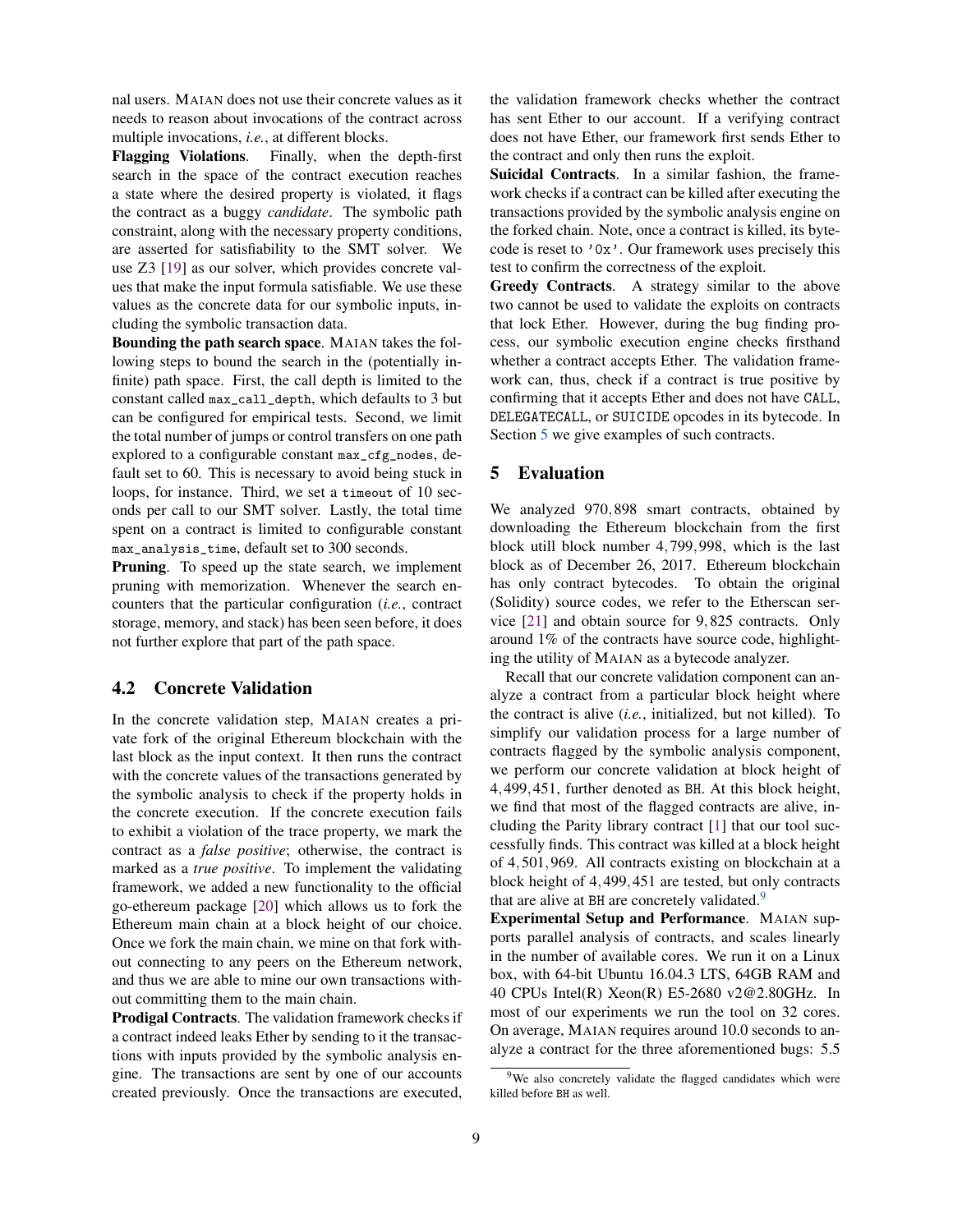<span id="page-9-0"></span>

|          | #Candidates      | Candidates |            | $%$ of    |
|----------|------------------|------------|------------|-----------|
| Category | flagged          | without    | #Validated | true      |
|          | (distinct)       | source     |            | positives |
| Prodigal | 1504 (438)       | 1487       | 1253       | 97        |
| Suicidal | 1495 $(403)$     | 1487       | 1423       | 99        |
| Greedy   | 31,201 (1524)    | 31,045     | 1083       | 69        |
| Total    | 34, 200 (2, 365) | 34.019     | 3.759      | 89        |

Table 1: Final results using invocation depth 3 at block height BH. Column 1 reports number of flagged contracts, and the distinct among these. Column 2 shows the number of flagged which have no source code. Column 3 is the subset we sampled for concrete validation. Column 4 reports true positive rates; the total here is the average TP rate weighted by the number of validated contracts.

seconds to check if a contract is prodigal, 3.2 seconds for suicidal, and 1.3 seconds for greedy.

Contract Characteristics. The number of contracts has increased tenfold from Dec, 2016 to Dec, 2017 and 176 fold since Dec, 2015. However, the distribution of Ether balance across contracts follows a skewed distribution. Less than 1% of the contracts have more than 99% of the Ether in the ecosystem. This suggests that a vulnerability in any one of these high-profile contracts can affect a large fraction of the entire Ether balance. Note that contracts interact with each other, therefore, a vulnerability in one contract may affect many others holding Ether, as demonstrated by the recent infamous Parity library which was used by wallet contracts with \$200 million US worth of Ether [\[1\]](#page-13-0).

#### 5.1 Results

Table [1](#page-9-0) summarizes the contracts flagged by MAIAN. Given the large number of flagged contracts, we select a random subset for concrete validation, and report on the true positive rates obtained. We report the number of distinct contracts, calculated by comparing the hash of the bytecode; however, all percentages are calculated on the original number of contracts (with duplicates).

Prodigal contracts. Our tool has flagged 1,504 candidates contracts (438 distinct) which may leak Ether to an arbitrary Ethereum address, with a true positive rate of around 97%. At block height BH, 46 of these contracts hold some Ether. The concrete validation described in Section [4.2](#page-8-1) succeeds for exploits for 37 out of 46 — these are true positives, whereas 7 are false positives. The remaining 2 contracts leak Ether to an address different from the caller's address. Note that all of the 37 true positive contracts are alive as of this writing. For ethical reasons, no exploits were done on the main blockchain.

Of the remaining 1,458 contracts which presently do not have Ether on the public Ethereum blockchain, 24 have been killed and 42 have not been published (as of block height BH). To validate the remaining alive contracts (in total 1392) on a private fork, first we send them Ether from our mining account, and find that 1,183 con-tracts can receive Ether.<sup>[10](#page-9-1)</sup> We then concretely validate whether these contract leak Ether to an arbitrary address. A total of 1,156 out of 1,183 (97.72%) contracts are confirmed to be true positives; 27 (2.28%) are false positives.

For each of the 24 contracts killed by the block height BH, the concrete validation proceeds as follows. We create a private test fork of the blockchain, starting from a snapshot at a block height where the contract is alive. We send Ether to the contract from one of our addresses address, and check if the contract leaks Ether to an arbitrary address. We repeat this procedure for each contract, and find that all 24 candidate contracts are true positives.

Suicidal contracts. MAIAN flags 1,495 contracts (403 distinct), including the ParityWalletLibrary contract, as found susceptible to being killed by an arbitrary address, with a nearly 99% true positive rate. Out of 1,495 contracts, 1,398 are alive at BH. Our concrete validation engine on a private fork of Ethereum confirm that 1,385 contracts (or 99.07%) are true positives, *i.e.*, they can be killed by any arbitrary Ethereum account, while 13 contracts (or 0.93%) are false positives. The list of true positives includes the recent ParityWalletLibrary contract which was killed at block height 4,501,969 by an arbitrary account. Of the 1,495 contracts flagged, 25 have been killed by BH; we repeat the procedure described previously and cofirmed all of them as true positives.

Greedy contracts. Our tool flags 31,201 greedy candidates (1,524 distinct), which amounts to around 3.2% of the contracts present on the blockchain. The first observation is that MAIAN deems all but these as accepting Ether but having states that release them (not locking indefinitely). To validate a candidate contract as a true positive one has to show that the contract does not release/send Ether to any address for any valid trace. However, concrete validation may not cover all possible traces, and thus it cannot be used to confirm if a contract is greedy. Therefore, we take a different strategy and divide them into two categories:

(i) Contracts that accept Ether, but in their bytecode do not have any of the instructions that release Ether (such instructions include CALL, SUICIDE, or DELEGATECALL). (ii) Contracts that accept Ether, and in their bytecode have at least one of CALL, SUICIDE or DELEGATECALL.

MAIAN flagged 1,058 distinct contracts from the first category. We validate that these contracts can receive Ether (we send Ether to them in a transaction with input data according to the one provided by the symbolic execution routine). Our experiments show that 1,057 out of 1,058 (*e.g.*, 99.9%) can receive Ether and thus are true positives. On the other hand, the tool flagged 466

<span id="page-9-1"></span><sup>10</sup>These are live and we could update them with funds in testing.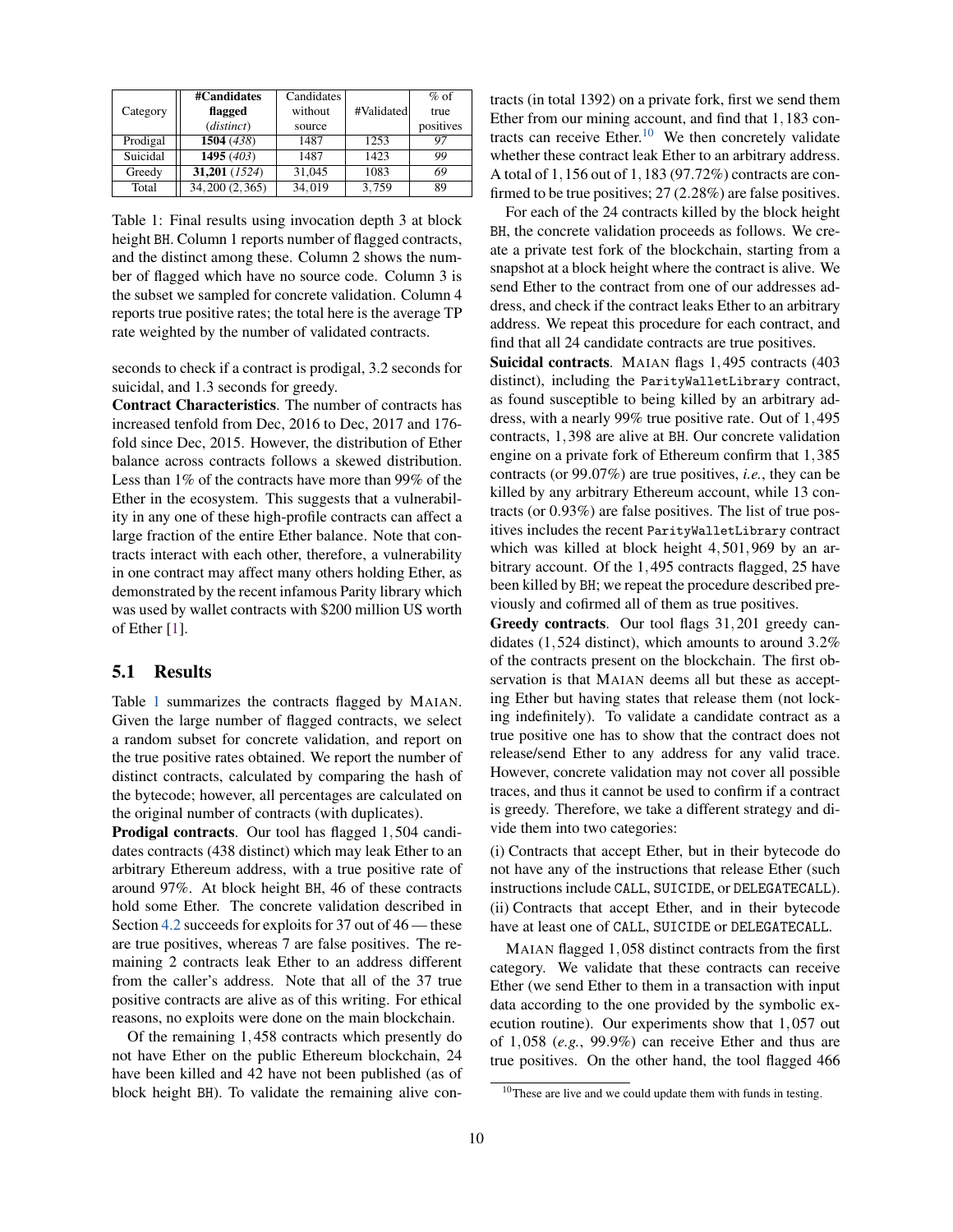```
1 bytes20 prev ;
2 function tap (bytes20 nickname) {
3 prev = nickname ;
4 if ( prev != nickname ) {
5 msg. sender. send (this. balance);
6 }
7 }
```
Figure 6: A prodigal contract.

distinct contracts from the second category, which are harder to confirm by testing alone. We resort to manual analysis for a subset of these which have source code. Among these, only 25 have Solidity source code. With manual inspection we find that none of them are true positive — some traces can reach the CALL code, but MAIAN failed to reach it in its path exploration. The reasons for these are mentioned in the Section [5.3.](#page-11-0) By extrapolation (weighted average across 1,083 validated), we obtain true positive rate among greedy contracts of 69%.

Posthumous Contracts. Recall that posthumous are contracts that are dead on the blockchain (have been killed) but still have non-zero Ether balance. We can find such contracts by querying the blockchain, *i.e.*, by collecting all contracts without executable code, but with non-zero balance. We found 853 contracts at a block height of 4,799,998 that do not have any compiled code on the blockchain but have positive Ether balance. Interestingly, among these, 294 contracts have received Ether after they became dead.

#### 5.2 Case Studies: True Positives

Apart from examples presented in section [2.2,](#page-1-0) we now present true and false postive cases studies. Note that we only present the contracts with source code for readability. However, the fraction of flagged contracts with source codes is very low  $(1\%)$ .

**Prodigal contracts.** In Figure [6,](#page-10-0) we give an example of a prodigal contract. The function tap seems to lock Ether because the condition at line 4, semantically, can never be true. However, the compiler optimization of Solidity allows this condition to pass when an input greater than 20 bytes is used to call the function tap. Note, on a bytecode level, the EVM can only load chunks of 32 bytes of input data. At line 3 in tap the first 20 bytes of nickname are assigned to the global variable prev, while neglecting the remaining 12 bytes. The error occurs because EVM at line 4, correctly nullifies the 12 bytes in prev, but not in nickname. Thus if nickname has non-zero values in these 12 bytes then the inequality is true. This contract so far has lost 5.0001 Ether to different addresses on real Ethereum blockchain.

A contract may also leak Ether by getting killed since the semantic of SUICIDE instruction enforce it to send all of its balance to an address provided to the instruction. In Figure [7,](#page-10-1) the contract Thing [\[22\]](#page-13-18) is inherited

```
1 contract Mortal {
2 address public owner ;
3 function mortal () {
4 owner = msg . sender ;
5 }
6 function kill () {
7 if (msg.sender == owner){
8 suicide (owner);<br>9 }
      9 }
10 }
11 }
12 contract Thing is Mortal { /* ... */ }
```
Figure 7: The prodigal contract Thing, derived from Mortal, leaks Ether to any address by getting killed.

```
1 function withdraw () public returns (uint) {
2 Record storage rec = records [msg.sender];
3 uint balance = rec . balance ;
4 if (balance > 0) {
5 rec . balance = 0;
6 msg.sender.transfer(balance);
7 Withdrawn (now, msg. sender, balance);
8 }
9 if (now - lastInvestmentTime > 4 weeks) {
10 selfdestruct (funder);<br>11 }
11 }
    return balance; }
```
Figure 8: The Dividend contract can be killed by invoking withdraw if the last investment has been made at least 4 weeks ago.

from a base contract Mortal. The contract implements a review system in which public reviews an ongoing topic. Among others, the contract has a kill function inherited from its base contract which is used to send its balance to its owner if its killed. The function mortal, supposedly a constructor, is misspelled, and thus anyone can call mortal to become the owner of the contract. Since the derived contract Thing inherits functions from contract Mortal, this vulnerability in the base contract allows an arbitrary Ethereum account to become the owner of the derived contract, to kill it, and to receive its Ether. Suicidal contracts. A contract can be killed by exploiting an unprotected SUICIDE instruction. A trivial example is a public kill function which hosts the suicide instruction. Sometimes, SUICIDE is protected by a weak condition, such as in the contract Dividend given in Figure [8.](#page-10-2) This contract allows users to buy shares or withdraw their investment. The logic of withdrawing investment is implemented by the withdraw function. However, this function has a self\_destruct instruction which can be executed once the last investment has been made more than 4 weeks ago. Hence, if an investor calls this function after 4 weeks of the last investment, all the funds go to the owner of the contract and all the records of investors are cleared from the blockchain. Though the ether is safe with the owner , there would be no record of any investment for the owner to return ether to investors.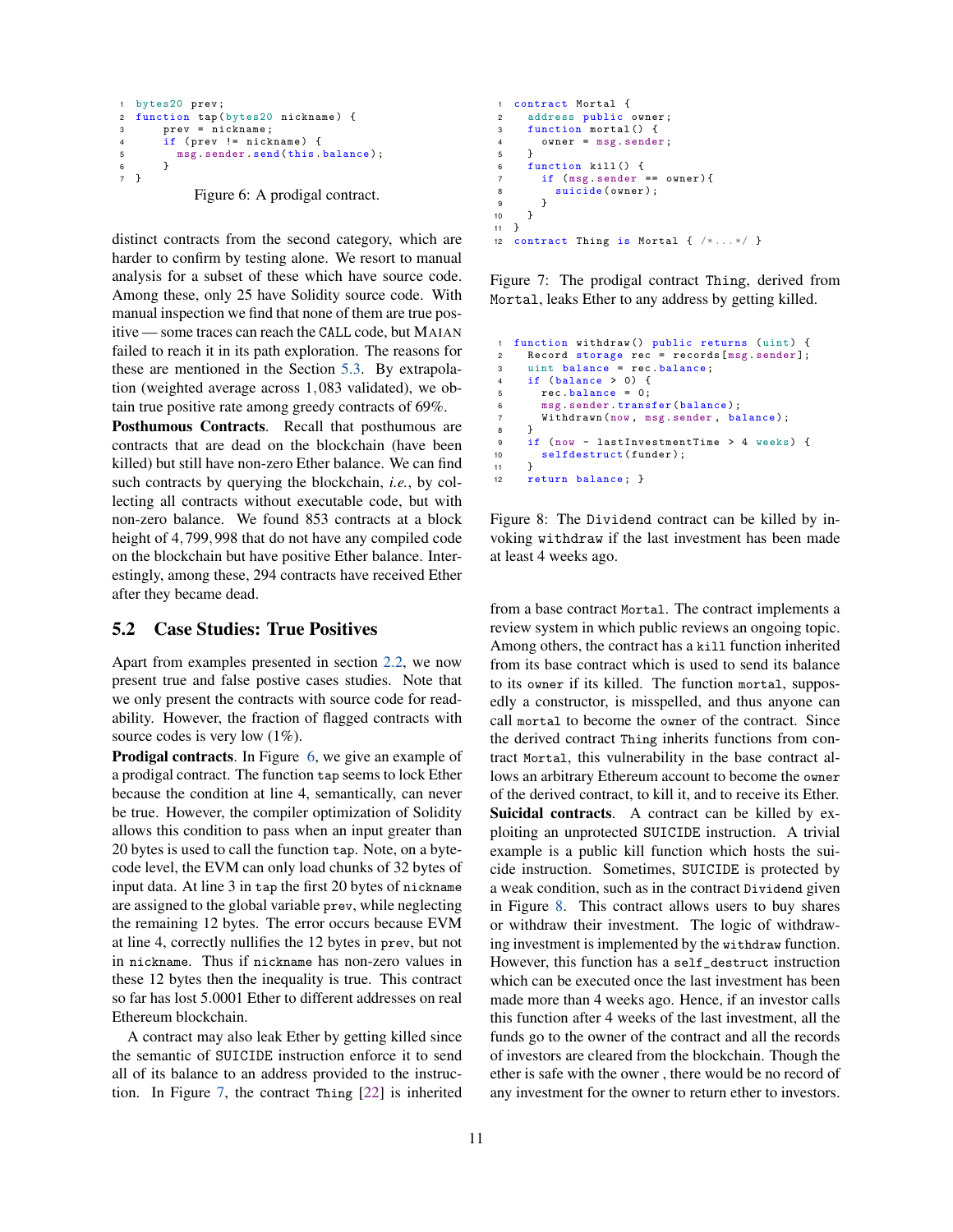```
1 contract SimpleStorage {
2 uint storedData; address storedAddress;
3 event flag (uint val, address addr):
4
5 function set (uint x, address y) {
6 storedData = x; storedAddress = y;
7 }
8 function get () constant<br>9 returns (uint retVal.
       returns (uint retVal, address retAddr) {
10 return (storedData, storedAddress);<br>11 }
     \rightarrow12 }
```
Figure 9: A contract that locks Ether.

In the previous example, one invocation of withdraw function was sufficient to kill the contract. There are, however, contracts which require two or more function invocations to be killed. For instance, the contract Mortal given in Figure [7](#page-10-1) checks whether it is the owner that calls the kill function. Hence, it requires an attacker to become the owner of the contract to kill it. So, this contract requires two invocations to be killed: one call to the function mortal used to become an owner of the contract and one call to the function kill to kill the contract. A more secure contract would leverage the mortal function to a constructor so that the function is called only once when the contract is deployed. Note, the recent Parity bug similarly also requires two invocations [\[1\]](#page-13-0).

Greedy contracts. The contract SimpleStorage, given in Figure [9,](#page-11-1) is an example of a contract that locks Ether indefinitely. When an arbitrary address sends Ether along with a transaction invoking the set function, the contract balance increases by the amount of Ether sent. However, the contract does not have any instruction to release Ether, and thus locks it on the blockchain.

The payable keyword has been introduced in Solidity recently to prevent functions from accepting Ether by default, *i.e.*, a function not associated with payable keyword throws if Ether is sent in a transaction. However, although this contract does not have any function associated with the payable keyword, it accepts Ether since it had been compiled with an older version of Solidity compiler (with no support for payable).

### <span id="page-11-0"></span>5.3 Case Studies: False Positives

We manually analyze cases where MAIAN's concrete validation fails to trigger the necessary violation with the produced concrete values, if source code is available.

Prodigal and Suicidal contracts. In both of the classes, false positives arise due to two reasons:

(i) Our tool performs inter-procedural analysis within a contract, but does not transfer control in cross-contract calls. For calls from one contract to a function of another contract, MAIAN assigns symbolic variables to the return

```
1 function confirmTransaction (uint tId)
 2 ownerExists ( msg . sender ) {
3 confirmations [ tId ][ msg . sender ] = true ;
4 executeTransaction(tId);
5 }
6 function executeTransaction (uint tId) {
7 // In case of majority
8 if (isConfirmed (tId)) {<br>9 Transaction tx = tranTransaction tx = transactions [ tId ];
10 tx.executed = true;<br>11 if (tx.destination.if (tx.destination.call.value(tx.value)(tx. data ))
12 /* \dots */13 \t33
```
Figure 10: False positive, flagged as a greedy contract.

```
1 function RandomNumber () returns (uint) {<br>2 /*....*/
 2 /* .... */
3 last = seed ^( uint ( sha3 ( block . blockhash (
4 block . number ) ,nonces [ msg . sender ]) ) *0
               x000b0007000500030001 ) ;
5 }<br>6 f
  function Guess ( uint _guess ) returns ( bool ) {
7 if (RandomNumber () == _guess) {<br>8 if (!msg.sender.send(this.bala
         if (!msg. sender send (this . balance)) throw;
9 /* \dots * /<br>10 \} / * \dots * /}/* .... */}
```
Figure 11: False positive, flagged as a prodigal contract.

values. This is imprecise, because real executions may only return one value (say true) when the call succeeds.

(ii) MAIAN may assign values to symbolic variables related to block state (*e.g.*, timestamp and blocknumber) in cases where these values are used to decide the control flow. Thus, we may get false positives because those values may be different at the concrete validation stage. For instance, in Figure [11,](#page-11-2) the \_guess value depends on the values of block parameters, which cannot be forced to take on the concrete values found by our analyzer.

Greedy contracts. The large share of false positives is attributed to two causes:

(i) Detecting a trace which leads to release of Ether may need three or more function invocations. For instance, in Figure [10,](#page-11-3) the function confirmTransaction has to be executed by the majority of owners for the contract to execute the transaction. Our default invocation depth is the reason for missing a possible reachable state.

(ii) Our tool is not able to recover the subtype for the generic bytes type in the EVM semantics.

(iii) Some contracts release funds only if a random number (usually generated using transaction and block parameters) matches a predetermined value unlike in the case of the contract in Figure [11.](#page-11-2) In that contract the variable \_guess is also a symbolic variable, hence, the solver can find a solution for condition on line 7. If there is a concrete value in place of \_guess, the solver times out since the constraint involves a hash function (hard to invert by the SMT solver).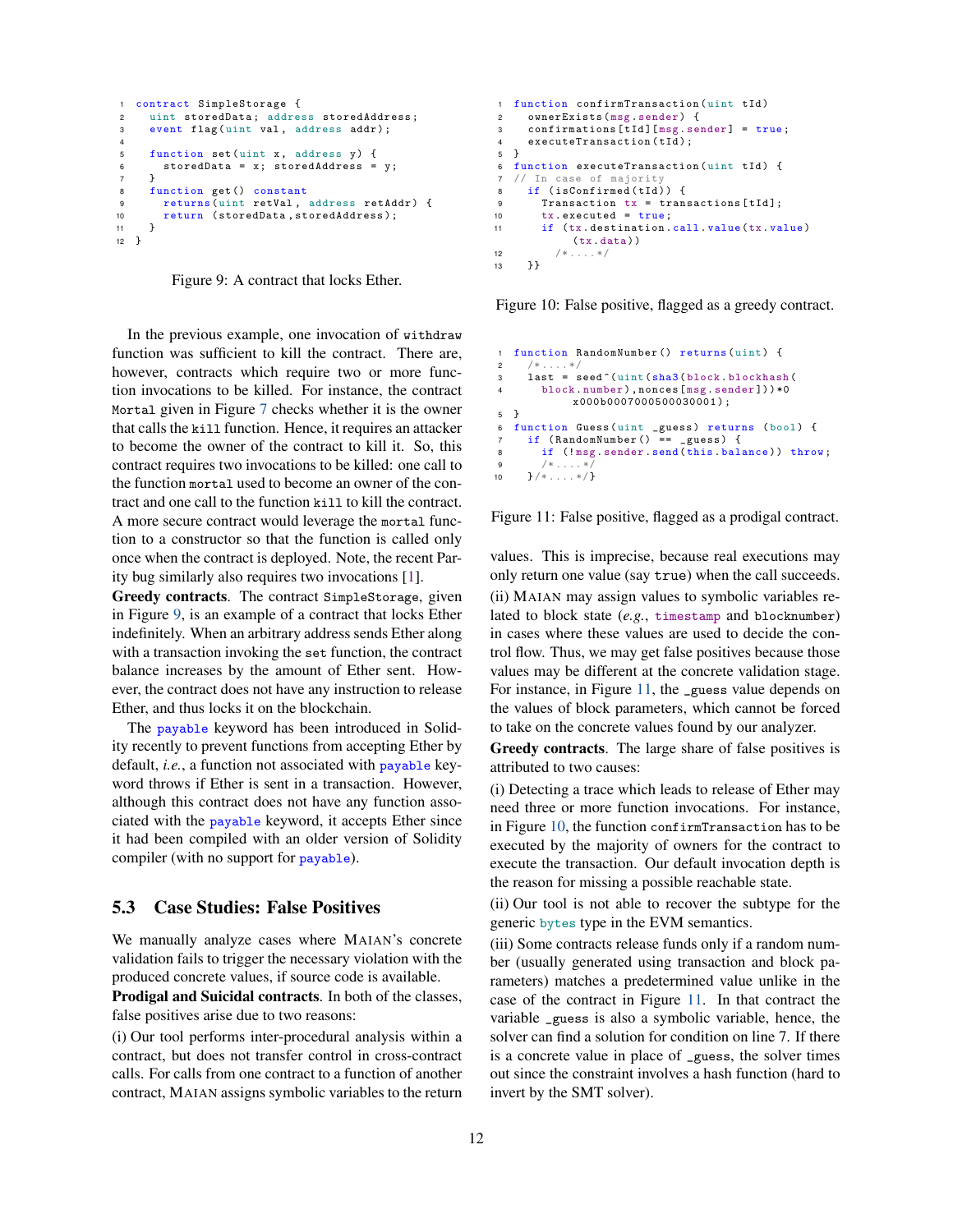<span id="page-12-2"></span>

| Inv. depth | Prodigal | Suicidal | Greedy |
|------------|----------|----------|--------|
|            | l31      |          | 682    |
|            | .56      | 141      | 682    |
|            | 57       | l 41     | 682    |
|            |          |          | ናጸገ    |

Table 2: The table shows number of contracts flagged for various invocation depths. This analysis is done on a random subset of 25,000–100,000 contracts.

# 5.4 Summary and Observations

The symbolic execution engine of MAIAN flags 34,200 contracts. With concrete validation engine or manual inspection, we have confirmed that around 97% of prodigal, 97% of suicidal and 69% of greedy contracts are true positive. The importance of analyzing the bytecode of the contracts, rather than Solidity source code, is demonstrated by the fact that only 1% of all contracts have source code. Further, among all flagged contracts, only 181 have verified source codes according to the widely used platform Etherscan, or in percentages only 1.06%, 0.47% and 0.49%, in the three categories of prodigal, suicidal, and greedy, respectively. We refer the reader to Table [1](#page-9-0) for the exact summary of these results.

Furthermore, the maximal amount of Ether that could have been withdrawn from prodigal and suicidal contracts, before the block height BH, is nearly 4,905 Ether, or 5.9 million US dollars<sup>[11](#page-12-1)</sup> according to the exchange rate at the time of this writing. In addition, 6,239 Ether (7.5 million US dollars) is locked inside posthumous contracts currently on the blockchain, of which 313 Ether (379,940 US dollars) have been sent to dead contracts after they have been killed.

Finally, the analysis given in Table [2](#page-12-2) shows the number of flagged contracts for different invocation depths from 1 to 4. We tested 25,000 contracts being for greedy, and 100,000 for remaining categories, inferring that increasing depth improves results marginally, and an invocation depth of 3 is an optimal tradeoff point.

# <span id="page-12-0"></span>6 Related Work

Dichotomy of smart contract bugs. The early work by Delmolino *et al.* [\[24\]](#page-13-19) distinguishes the following classes of problems: (a) contracts that do not refund their users, (b) missing encryptions of sensitive user data and (c) lack of incentives for the users to take certain actions. The property (a) is the closest to our notion of *greedy*. While that outlines the problem and demonstrates it on series of simple examples taught in a class, they do not provide a systematic approach for detection of smart contracts prone to this issue. Later works on contract safety and security identify potential bugs, related to the concurrent transactional executions [\[25\]](#page-13-20), mishandled exceptions [\[2\]](#page-13-1), overly extensive gas consumption [\[14\]](#page-13-12) and implementations of fraudulent financial schemes  $[26]$ .<sup>[12](#page-12-3)</sup>

In contrast to all those work, which focus on bad implementation practices or misused language semantics, we believe, our characterisation of several classes of contract bugs, such as greedy, prodigal, *etc*, is novel, as they are stated in terms of properties execution traces rather than particular instructions taken/states reached.

Reasoning about smart contracts. OYENTE [\[2,](#page-13-1)[3\]](#page-13-5) was the first symbolic execution-based tool that provided analysis targeting several specific issues: (a) mishandled exceptions, (b) transaction-ordering dependence, (c) timestamp dependence and (d) reentrancy [\[29\]](#page-13-23), thus remedying the corner cases of Solidity/EVM semantics (a) as well as some programming anti-patterns  $(b)$ – $(d)$ .

Other tools for symbolic analysis of EVM and/or EVM have been developed more recently: MANTI-CORE [\[17\]](#page-13-13), MYTHRILL [\[15,](#page-13-24) [16\]](#page-13-25), SECURIFY [\[5\]](#page-13-2), and KEVM [\[30,](#page-13-26) [31\]](#page-13-27), all focusing on detecting *low-level* safety violations and vulnerabilities, such as integer overflows, reentrancy, and unhandled exceptions, *etc*, neither of them requiring reasoning about contract execution traces. A very recent work by Grossman *et al.* [\[32\]](#page-13-28) similar to our in spirit and providing a dynamic analysis of execution traces, focuses exclusively on detecting *non-callback-free* contracts (*i.e.*, prone to reentrancy attacks)—a vulnerability that is by now well studied.

Concurrently with our work, Kalra *et al.* developed ZEUS [\[4\]](#page-13-29), a framework for automated verification of smart contracts using abstract interpretation and symbolic model checking, accepting user-provided *policies* to verify for. Unlike MAIAN, ZEUS conducts policy checking at a level of LLVM-like intermediate representation of a contract, obtained from Solidity code, and leverages a suite of standard tools, such as off-the-shelf constraint and SMT solvers [\[19,](#page-13-15) [33,](#page-13-30) [34\]](#page-13-31). ZEUS does not provide a general framework for checking trace properties, or under-approximating liveness properties.

Various versions of EVM semantics [\[8\]](#page-13-6) were imple-mented in Coq [\[35\]](#page-13-32), Isabelle/HOL [\[36,](#page-13-33) [37\]](#page-13-34),  $F^*$  [\[38\]](#page-13-35), Idris [\[39\]](#page-13-36), and Why3 [\[40,](#page-14-0) [41\]](#page-14-1), followed by subsequent mechanised contract verification efforts. However, none of those efforts considered trace properties in the spirit of what we defined in Section [3.](#page-4-0)

Several contract languages were proposed recently that distinguish between *global actions* (*e.g.*, sending Ether or terminating a contract) and *instructions* for ordinary computations [\[42,](#page-14-2)[43\]](#page-14-3), for the sake of simplified reasoning about contract executions. For instance, the work on the contract language SCILLA [\[43\]](#page-14-3) shows how to encode in Coq [\[44\]](#page-14-4) and formally prove a property, which is

<span id="page-12-1"></span> $11$ Calculated at 1,210 USD/Eth [\[23\]](#page-13-21).

<span id="page-12-3"></span> $12$ See the works [\[27,](#page-13-37) [28\]](#page-13-38) for a survey of known contract issues.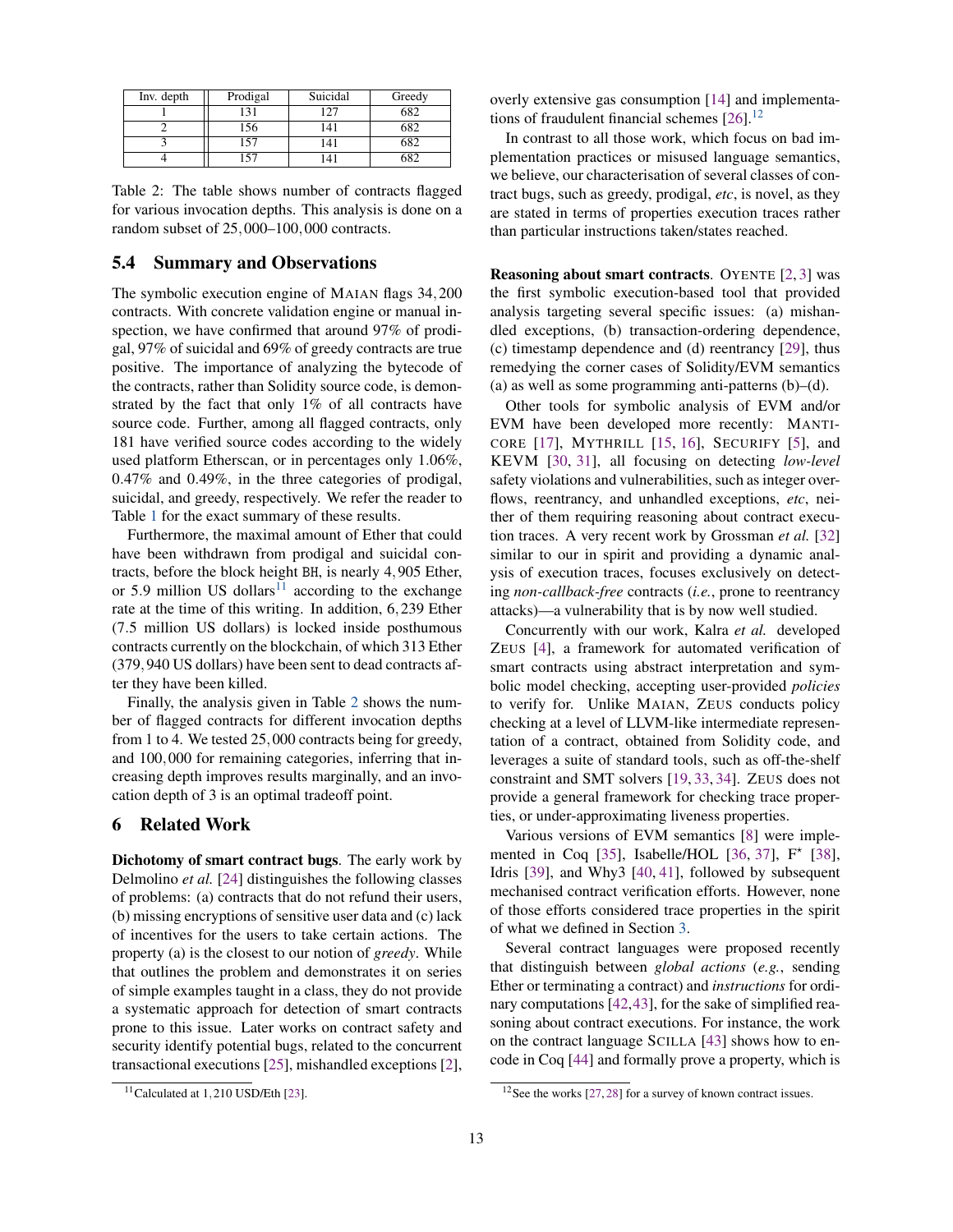very similar to a contract being non-*leaky*, as per Definition [3.3](#page-5-1) instantiated with a non-trivial side condition *R*.

# 7 Conclusion

We characterize vulnerabilities in smart contracts that are checkable as properties of an entire execution trace (possibly infinite sequence of their invocations). We show three examples of such trace vulnerabilities, leading to greedy, prodigal and suicidal contracts. Analyzing 970,898 contracts, our new tool MAIAN flags thousands of contracts vulnerable at a high true positive rate.

#### References

- <span id="page-13-0"></span>[1] A. Akentiev, "Parity multisig github." [Online]. Available: <https://github.com/paritytech/parity/issues/6995>
- <span id="page-13-1"></span>[2] L. Luu, D. Chu, H. Olickel, P. Saxena, and A. Hobor, "Making smart contracts smarter," in *CCS*. ACM, 2016, pp. 254–269.
- <span id="page-13-5"></span>[3] "Oyente: An Analysis Tool for Smart Contracts," 2018. [Online]. Available: <https://github.com/melonproject/oyente>
- <span id="page-13-29"></span>[4] S. Kalra, S. Goel, M. Dhawan, and S. Sharma, "Zeus: Analyzing safety of smart contracts," in *NDSS*, 2018, to appear.
- <span id="page-13-2"></span>[5] "Securify: Formal Verification of Ethereum Smart Contracts," 2018. [Online]. Available: <http://securify.ch/>
- <span id="page-13-3"></span>[6] M. del Castillo, "The DAO Attacked: Code Issue Leads to \$60 Million Ether Theft," June 17, 2016.
- <span id="page-13-4"></span>[7] "Governmental's 1100*eth* jackpot payout is stuck because it uses too much gas." [Online]. Available: [https://www.reddit.com/r/](https://www.reddit.com/r/ethereum/comments/4ghzhv/) [ethereum/comments/4ghzhv/](https://www.reddit.com/r/ethereum/comments/4ghzhv/)
- <span id="page-13-6"></span>[8] G. Wood, "Ethereum: A secure decentralised generalised transaction ledger." [Online]. Available: [https://ethereum.github.](https://ethereum.github.io/yellowpaper/paper.pdf) [io/yellowpaper/paper.pdf](https://ethereum.github.io/yellowpaper/paper.pdf)
- <span id="page-13-7"></span>[9] *Solidity: High-Level Language for Implementing Smart Contracts*. [Online]. Available: <http://solidity.readthedocs.io/>
- <span id="page-13-8"></span>[10] S. Nakamoto, "Bitcoin: A peer-to-peer electronic cash system," 2008. [Online]. Available: <http://bitcoin.org/bitcoin.pdf>
- <span id="page-13-9"></span>[11] G. Pîrlea and I. Sergey, "Mechanising blockchain consensus," in *CPP*. ACM, 2018, pp. 78–90.
- <span id="page-13-10"></span>[12] J. Alois, "Ethereum Parity Hack May Impact ETH 500,000 or \$146 Million," 2017.
- <span id="page-13-11"></span>[13] "The guy who blew up parity didn't know what he was doing." [Online]. Available: [https://www.reddit.com/r/CryptoCurrency/](https://www.reddit.com/r/CryptoCurrency/comments/7beos3/) [comments/7beos3/](https://www.reddit.com/r/CryptoCurrency/comments/7beos3/)
- <span id="page-13-12"></span>[14] T. Chen, X. Li, X. Luo, and X. Zhang, "Under-optimized smart contracts devour your money," in *IEEE 24th International Conference on Software Analysis, Evolution and Reengineering, SANER*, 2017, pp. 442–446.
- <span id="page-13-24"></span>[15] "Mythril," 2018. [Online]. Available: [https://github.com/](https://github.com/b-mueller/mythril/) [b-mueller/mythril/](https://github.com/b-mueller/mythril/)
- <span id="page-13-25"></span>[16] B. Mueller, "How Formal Verification Can Ensure Flawless Smart Contracts," January 2018. [Online]. Available: [https:](https://goo.gl/9wUFE1) [//goo.gl/9wUFE1](https://goo.gl/9wUFE1)
- <span id="page-13-13"></span>[17] "Manticore," 2018. [Online]. Available: [https://github.com/](https://github.com/trailofbits/manticore) [trailofbits/manticore](https://github.com/trailofbits/manticore)
- <span id="page-13-14"></span>[18] P. Godefroid, "Higher-order test generation," in *Proceedings of the 32Nd ACM SIGPLAN Conference on Programming Language Design and Implementation*, ser. PLDI '11, 2011.
- <span id="page-13-15"></span>[19] L. M. de Moura and N. Bjørner, "Z3: an efficient SMT solver," in *TACAS*, ser. LNCS, vol. 4963. Springer, 2008, pp. 337–340.
- <span id="page-13-16"></span>[20] "Go-ethereum." [Online]. Available: [https://github.com/](https://github.com/ethereum/go-ethereum) [ethereum/go-ethereum](https://github.com/ethereum/go-ethereum)
- <span id="page-13-17"></span>[21] "Etherscan verified source codes." [Online]. Available: [https:](https://etherscan.io/contractsVerified) [//etherscan.io/contractsVerified](https://etherscan.io/contractsVerified)
- <span id="page-13-18"></span>[22] "Contract mortal." [Online]. Available: [https://etherscan.](https://etherscan.io/address/0x4671ebe586199456ca28ac050cc9473cbac829eb#code) [io/address/0x4671ebe586199456ca28ac050cc9473cbac829eb#](https://etherscan.io/address/0x4671ebe586199456ca28ac050cc9473cbac829eb#code) [code](https://etherscan.io/address/0x4671ebe586199456ca28ac050cc9473cbac829eb#code)
- <span id="page-13-21"></span>[23] "Etherscan." [Online]. Available: <https://etherscan.io/>
- <span id="page-13-19"></span>[24] K. Delmolino, M. Arnett, A. E. Kosba, A. Miller, and E. Shi, "Step by step towards creating a safe smart contract: Lessons and insights from a cryptocurrency lab," in *FC 2016 International Workshops*, ser. LNCS, vol. 9604. Springer, 2016, pp. 79–94.
- <span id="page-13-20"></span>[25] I. Sergey and A. Hobor, "A Concurrent Perspective on Smart Contracts," in *1st Workshop on Trusted Smart Contracts*, ser. LNCS, vol. 10323. Springer, 2017, pp. 478–493.
- <span id="page-13-22"></span>[26] M. Bartoletti, S. Carta, T. Cimoli, and R. Saia, "Dissecting ponzi schemes on ethereum: identification, analysis, and impact," *CoRR*, vol. abs/1703.03779, 2017.
- <span id="page-13-37"></span>[27] N. Atzei, M. Bartoletti, and T. Cimoli, "A Survey of Attacks on Ethereum Smart Contracts (SoK)," in *POST*, ser. LNCS, vol. 10204. Springer, 2017, pp. 164–186.
- <span id="page-13-38"></span>[28] ConsenSys Diligence, "Ethereum Smart Contract Security Best Practices," 2018. [Online]. Available: [https://consensys.github.](https://consensys.github.io/smart-contract-best-practices) [io/smart-contract-best-practices](https://consensys.github.io/smart-contract-best-practices)
- <span id="page-13-23"></span>[29] E. G. Sirer, "Reentrancy Woes in Smart Contracts." [Online]. Available: [http://hackingdistributed.com/2016/07/13/](http://hackingdistributed.com/2016/07/13/reentrancy-woes/) [reentrancy-woes/](http://hackingdistributed.com/2016/07/13/reentrancy-woes/)
- <span id="page-13-26"></span>[30] E. Hildenbrandt, M. Saxena, X. Zhu, N. Rodrigues, P. Daian, D. Guth, and G. Rosu, "KEVM: A Complete Semantics of the Ethereum Virtual Machine," Tech. Rep., 2017.
- <span id="page-13-27"></span>[31] G. Rosu, "ERC20-K: Formal Executable Specification of ERC20," December 2017. [Online]. Available: [https:](https://runtimeverification.com/blog/?p=496) [//runtimeverification.com/blog/?p=496](https://runtimeverification.com/blog/?p=496)
- <span id="page-13-28"></span>[32] S. Grossman, I. Abraham, G. Golan-Gueta, Y. Michalevsky, N. Rinetzky, M. Sagiv, and Y. Zohar, "Online detection of effectively callback free objects with applications to smart contracts," *PACMPL*, vol. 2, no. POPL, pp. 48:1-48:28, 2018.
- <span id="page-13-30"></span>[33] A. Gurfinkel, T. Kahsai, A. Komuravelli, and J. A. Navas, "The SeaHorn Verification Framework," in *CAV, Part I*, ser. LNCS, vol. 9206. Springer, 2015, pp. 343–361.
- <span id="page-13-31"></span>[34] K. L. McMillan, "Interpolants and Symbolic Model Checking," in *VMCAI*, ser. LNCS, vol. 4349. Springer, 2007, pp. 89–90.
- <span id="page-13-32"></span>[35] Y. Hirai, "Ethereum Virtual Machine for Coq (v0.0.2)," Published online on 5 March 2017. [Online]. Available: <https://goo.gl/DxYFwK>
- <span id="page-13-33"></span>[36] ——, "Defining the Ethereum Virtual Machine for Interactive Theorem Provers," in *1st Workshop on Trusted Smart Contracts*, ser. LNCS, vol. 10323. Springer, 2017, pp. 520–535.
- <span id="page-13-34"></span>[37] S. Amani, M. Bégel, M. Bortin, and M. Staples, "Towards Verifying Ethereum Smart Contract Bytecode in Isabelle/HOL," in *CPP*. ACM, 2018, pp. 66–77.
- <span id="page-13-35"></span>[38] K. Bhargavan, A. Delignat-Lavaud, C. Fournet, A. Gollamudi, G. Gonthier, N. Kobeissi, N. Kulatova, A. Rastogi, T. Sibut-Pinote, N. Swamy, and S. Zanella-Beguelin, "Formal verification ´ of smart contracts: Short paper," in *PLAS*. ACM, 2016, pp. 91–96.
- <span id="page-13-36"></span>[39] J. Pettersson and R. Edström, "Safer Smart Contracts through Type-Driven Development," Master's thesis, Chalmers University of Technology, Sweden, 2016.